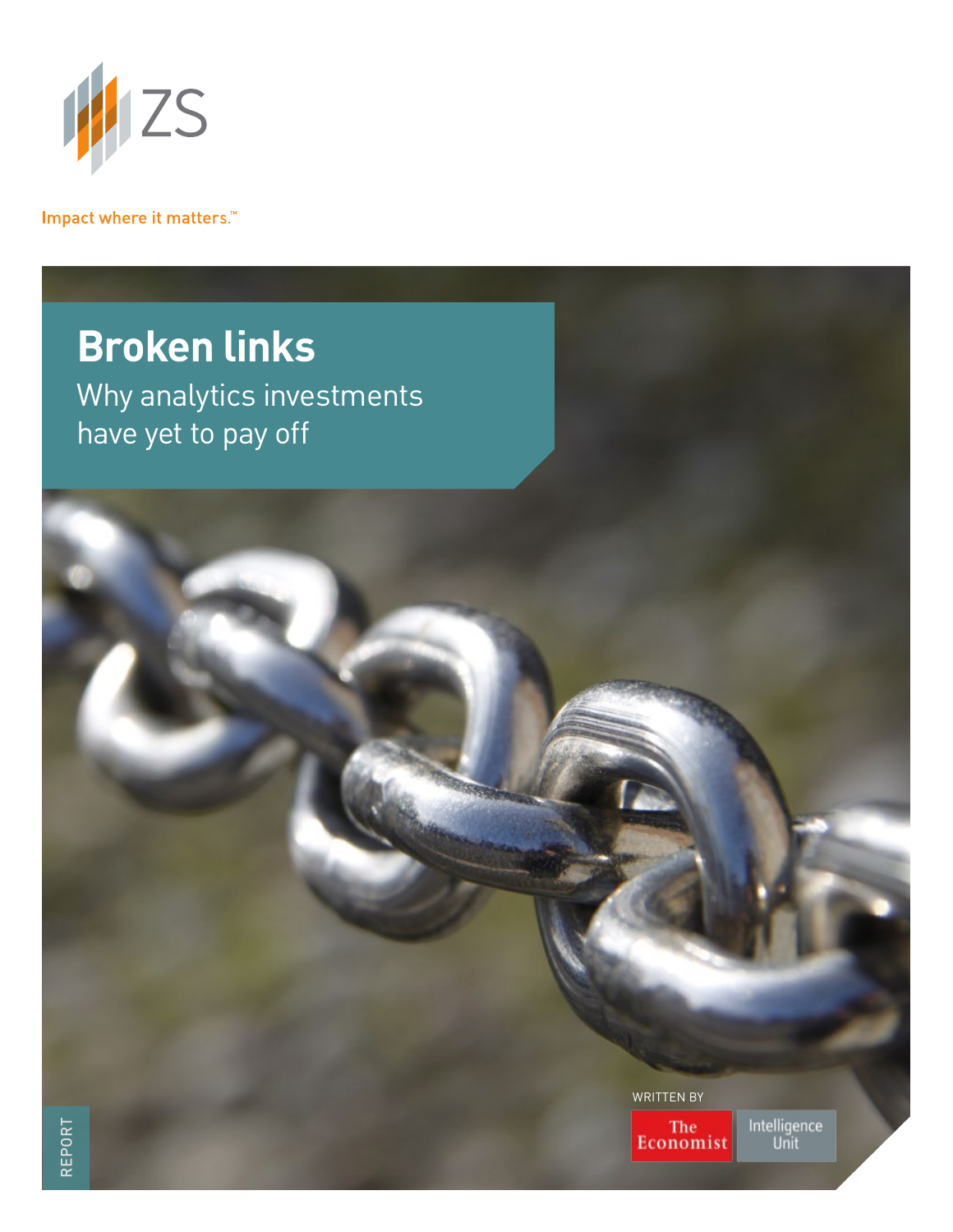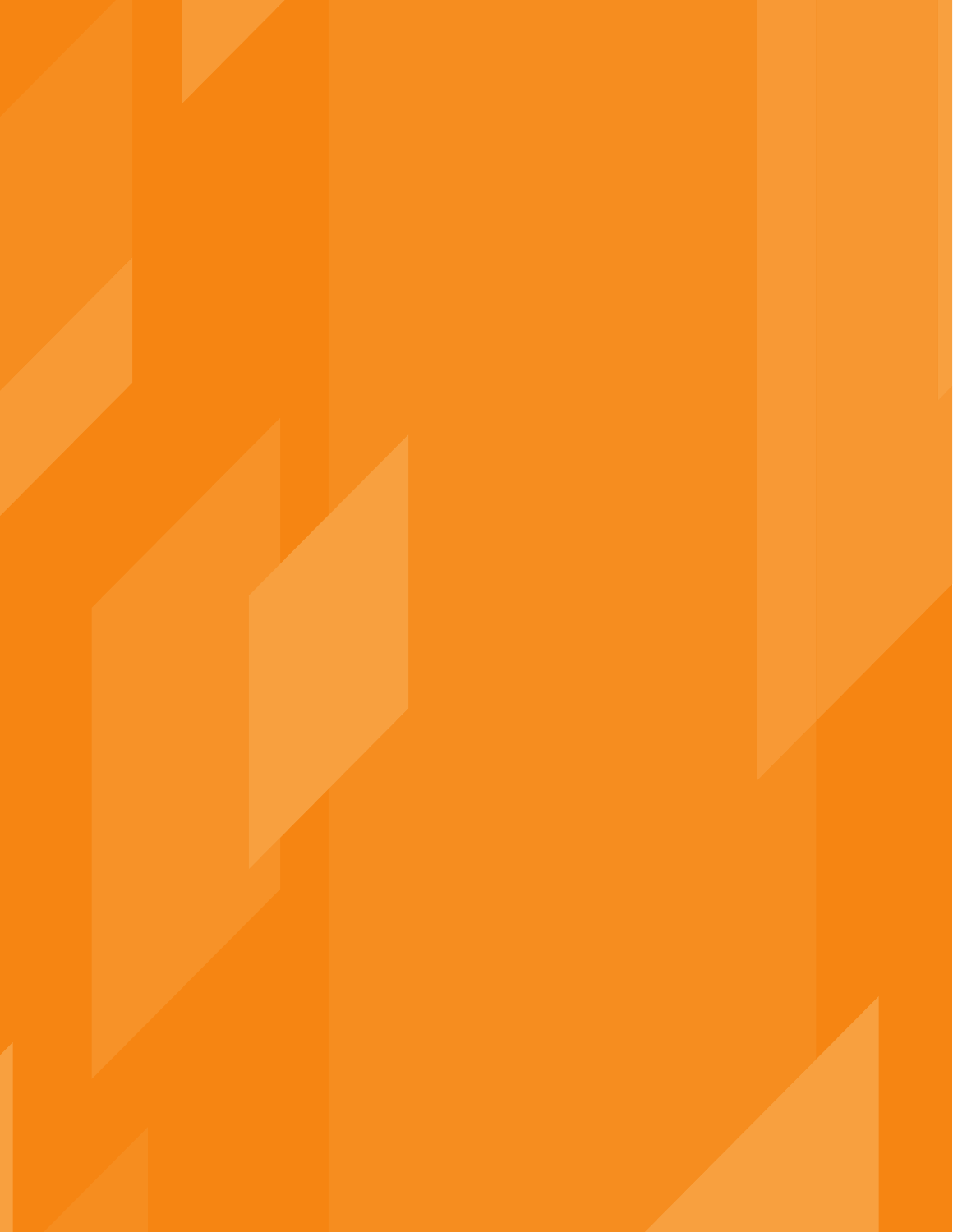# Foreword

With ever greater volumes of data being collected, companies have overwhelmingly recognized the importance of sales and marketing analytics as a means to understand their customers, engage them more intelligently, and identify new markets and growth opportunities. are yielding for their organizations and their customers. In this survey, we set out to assess companies' goals and strategies, executive and organizational buy-in, and platform and process effectiveness for data where companies need to focus their efforts if they are to progress.

Our survey and follow-up interviews with nearly 450 U.S.-based senior executives from industries including pharmaceuticals, medical devices, one thing that we already knew: While seemingly everyone is investing in analytics, few organizations have been able to get it right and to

should be an integrated and holistic solution. The survey findings clearly delineate where the problems lie and, on the bright side, where generate transformational, game-changing impact. The approach has cohesive analytics system connecting from the data to technology platforms, business processes, analytic decision making and,

Effective analytics functions consider the whole value chain, from inputs to outputs to organizational and end-customer impact. Building and it's achievable. We just need to hone in on the broken links in mend them.



**Dan Wetherill** is an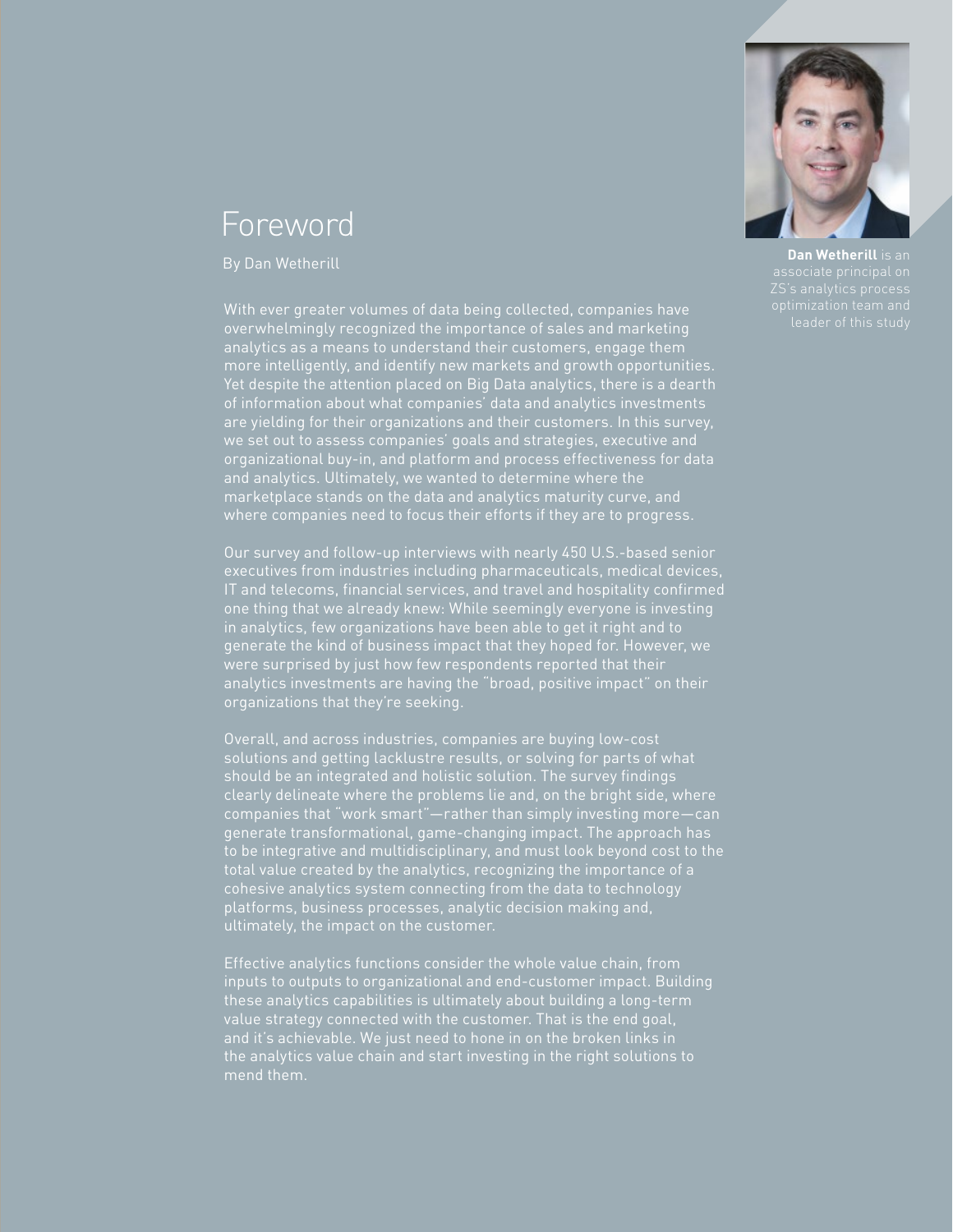# **Contents**

| About the survey                                  | Executive<br>summary                     | Introduction                                                              |
|---------------------------------------------------|------------------------------------------|---------------------------------------------------------------------------|
| 13<br>Connecting<br>processes to<br>company needs | 19<br>Creating a culture<br>of analytics | 21<br>Platforms: Finding<br>a more strategic<br>approach to<br>investment |
| 25<br>Conclusion                                  |                                          |                                                                           |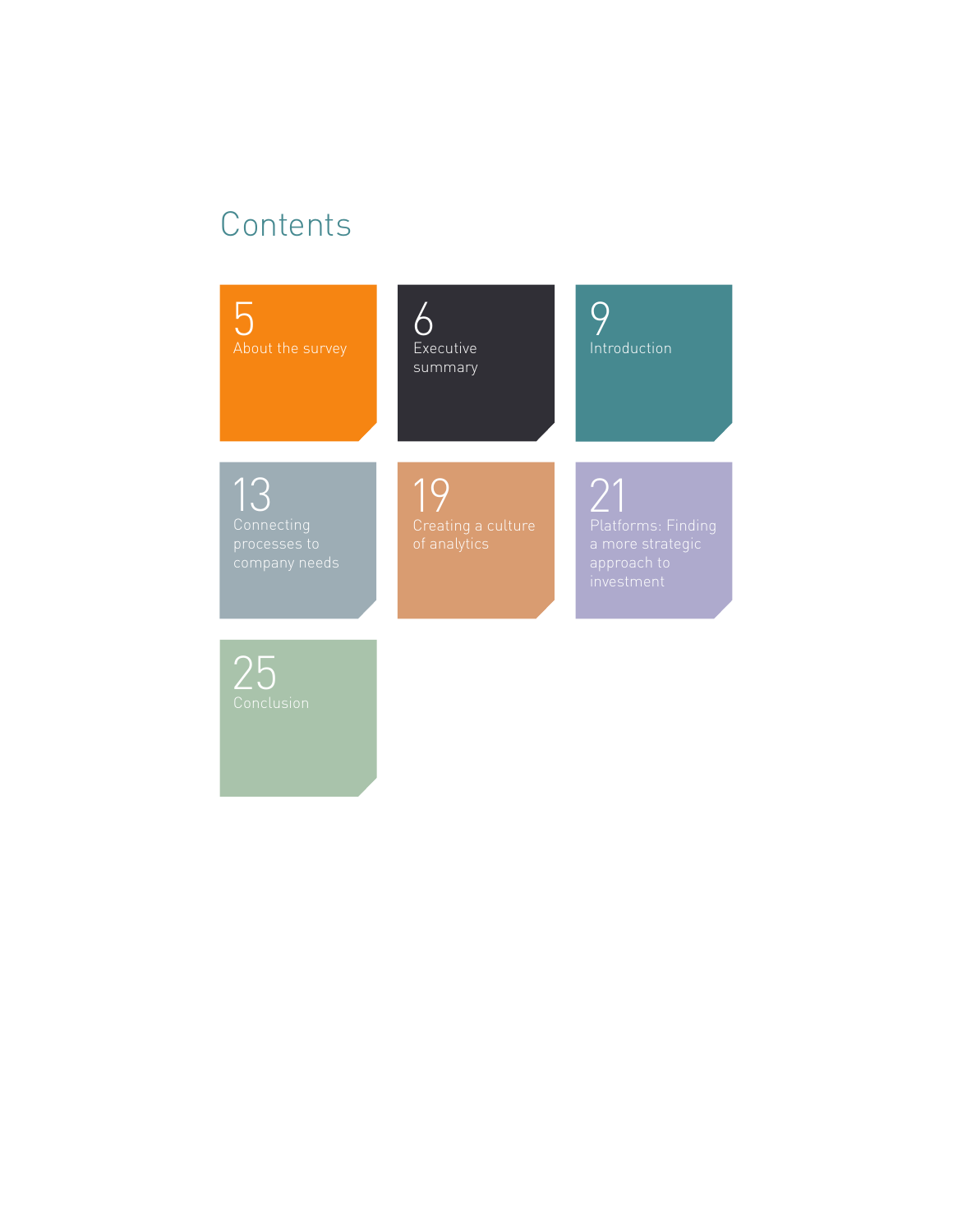# About the survey

In November and December 2015, the EIU surveyed 448 senior executives and professionals based in the U.S. on the current state of marketing and sales analytics. Half of the respondents manage or conduct data analytics; the other half are responsible for the business performance of a brand, franchise or business unit. The survey sample covers a wide range of seniority, with half of those surveyed director level or above and the other half managers. Participants come from a variety of industries, including pharmaceuticals (25%), medical devices (25%), IT and telecoms (17%), financial services (17%), and travel and hospitality (17%). Surveyed executives work at organizations with annual revenue greater than US\$500 million, and half for firms with US\$1 billion in revenue.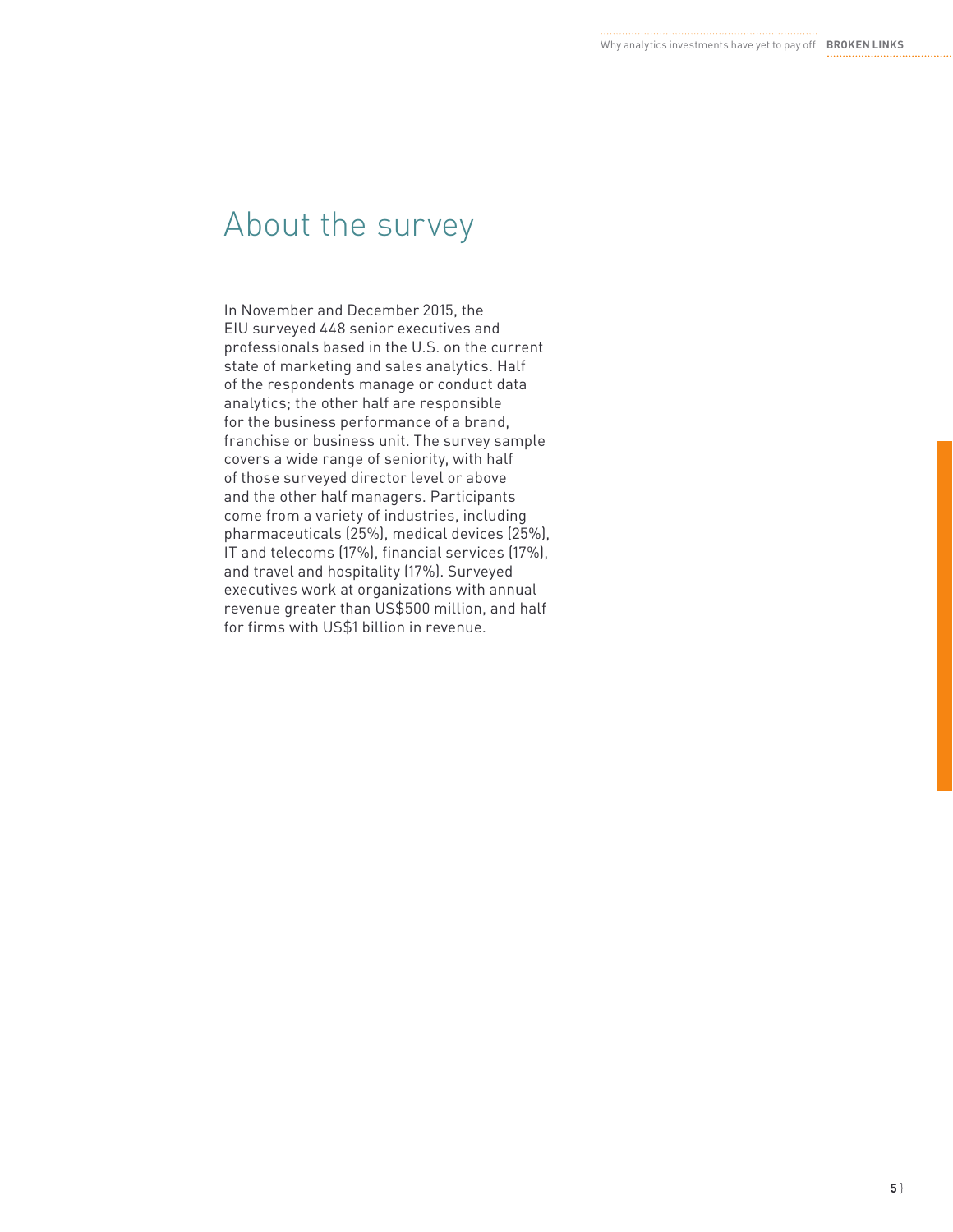# Executive summary

Sales and marketing analytics is integral to the ability of companies to thrive in today's markets. In an Economist Intelligence Unit (EIU) survey of 448 senior U.S. executives conducted for this study, 70% of respondents say sales and marketing analytics is already "very" or "extremely important" to their own business's competitive advantage. In just two years, 89% of respondents expect this to be the case.

The impact of these efforts, though, remains modest. Only 12% of respondents say those involved in their business's general analytics efforts can stay abreast of emerging industry innovations. More telling, just 2% believe transformations in capabilities at their companies have had a "broad, positive impact." Clearly, this transformation remains a work in progress.

*Broken links: Why analytics investments have yet to pay off*, a report written by the EIU and sponsored by ZS, draws on the survey findings, interviews with senior corporate executives and desk research to explore the current state of sales and marketing analytics. Its key findings include the following:

- Many companies are putting significant resources into sales and marketing analytics, but their analytics capability for the most part is immature. Eighty-six percent of survey respondents say their company has recently put in place—or plans to implement improvements to sales and marketing analytics; 52% report that their organizations are spending heavily on such technology or are undertaking targeted investments to make key functional improvements.
- Companies have progressed on the technology side of analytics, but processes should be embedded more deeply into the fabric of the business. The biggest challenges in the analytics value chain are those at the front and back ends—areas where senior analytics executives interact most with the rest of the business. Solution design and change management are particularly widespread challenges (cited as top issues by 47% of respondents).

This reflects a growing strength of analytics practitioners in the steps of the value chain dominated by technology-driven processes. However, it may also indicate a lack of understanding between—or even a common vocabulary with—the rest of the business. "Leading Companies" (see sidebar—"Two Definitions") are working to improve partnerships across their businesses, which might also help address the long-standing problem of poor data integration (cited by 39% of respondents).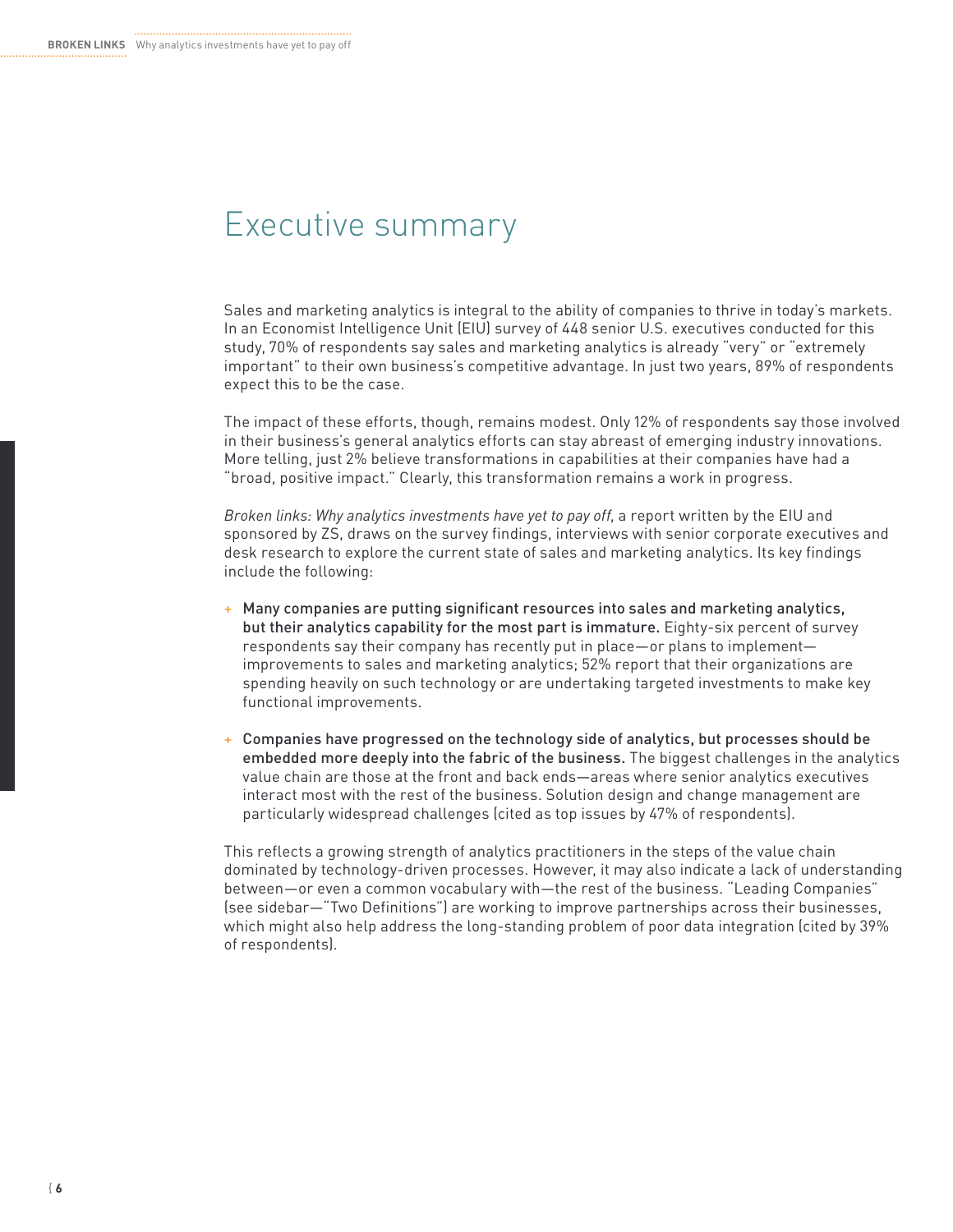- $+$  Companies that benchmark themselves highest on profitability and customer engagement also show extensive collaboration between executives and analytics professionals. Only 41% of survey respondents say such collaboration exists at their companies. Among respondents who assess themselves highest on profitability and customer engagement, this figure rises to 55%. Senior executive engagement can help embed analytics processes in a company and support associated change management. More important, such engagement can bring the insight of corporate leaders to bear in understanding and responding to the challenges and opportunities that analytics brings to light.
- Decisions on analytics platforms should be strategic rather than focused on cost over value. More than 90% of respondents have implemented cloud-based Big Data infrastructure or are in the planning stages of doing so. However, only 8% have fully integrated such infrastructure into their analytics capability. This disconnect is partly attributable to the relative newness of the technology.

In addition, nearly all companies outsource at least some of their marketing and sales analytics tasks. Those who outsource most of them, however, may be sacrificing quality for low cost.

# **Two Definitions: "Leading Companies" and "High Outsourcers"**

The EIU research examined numerous subsets of respondents to uncover the underlying trends in the survey data. We refer to two of these groups throughout the report.

Leading Companies: The 21% of companies (out of 448 surveyed) where respondents benchmark their companies as above average in revenue, profitability and customer engagement.

High Outsourcers: The 20% of companies surveyed that do the most outsourcing of marketing and sales analytics measured by the extent to which they reported fully or partly outsourcing individual analytics tasks.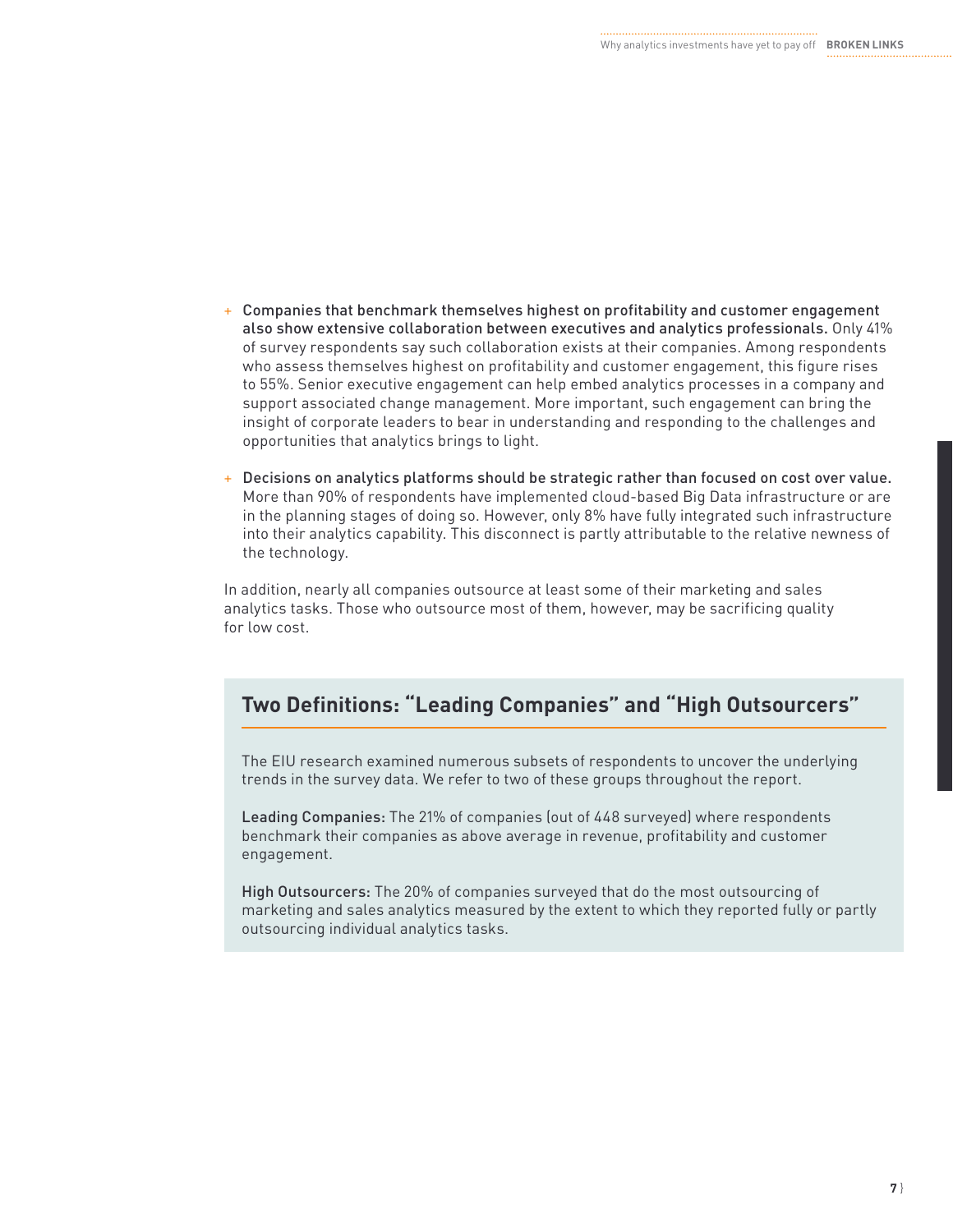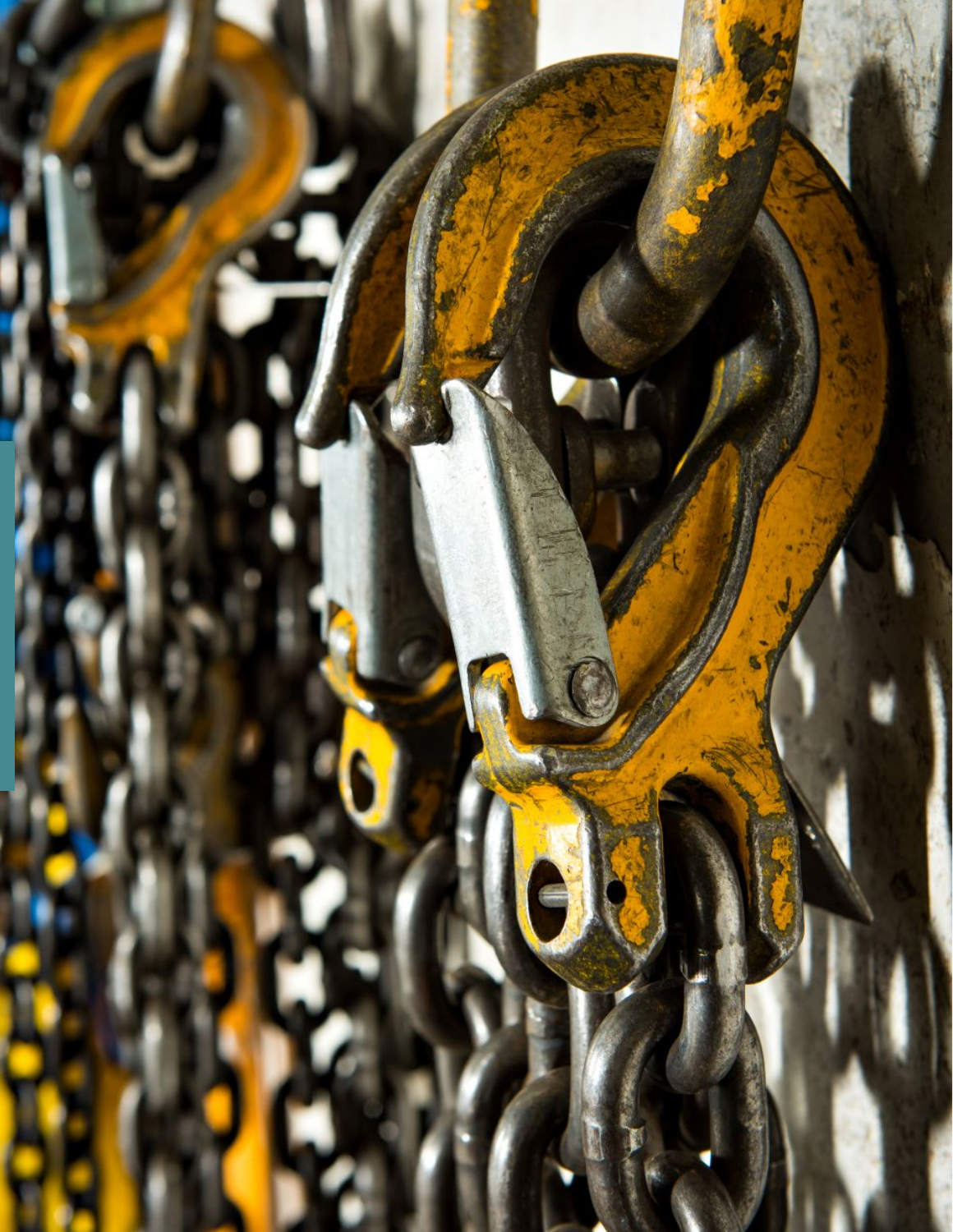# Introduction: Effective sales and marketing analytics is already indispensable

Achieving a deep understanding of customers is an aspiration almost as old as commerce. Today's information explosion holds out the promise of a quantum leap forward in this area.

But making the jump is not simple. Sales and marketing analytics is at the heart of the effort. Indeed in 2015, 27% of advanced data analytics and Big Data solutions deployed at U.S. companies were used by marketing or sales, with an additional 11% employed by the closely related customer service function. No other company function comes close.1

Drivers of sales and marketing analytics include improving resource allocation (65% of respondents) and managing risk more effectively (62%). The primary objective of sales and marketing analytics, though, is customer engagement, which was cited as "very" or "extremely important" by 73% of respondents. This comes as no surprise to Sandra Nudelman, Head of Marketing Analytics at JPMorgan Chase: "Companies are looking for organic growth, so sales and marketing themselves are important. A big part of this is to become more customer-centric and looking at your own customers to get deeper relationships."

Two key changes demand deeper customer relationships for successful marketing. According to Carlos Fonseca, SVP Marketing Science at MetLife, "One of the powerful forces we need to react to and leverage is the demand for personalization. You can only personalize products and services if you understand the consumer better than anybody else." This is possible at scale only with effective analytics.

The **primary objective** of sales and marketing analytics is **customer engagement,** which was cited as "very" or "extremely important" **by 73%** of respondents.

<sup>1. &</sup>quot;2015 Big Data Market Update," Forbes Tech, 11 October 2015, http://www.forbes.com/sites/louiscolumbus/2015/10/11/2015 big-data-market-update/#e0c920251704. "Lack of big data talent hampers corporate analytics," CIO, 9 December 2015, http:// www.cio.com/article/3013566/analytics/lack-of-big-data-talent-hampers-corporate-analytics.html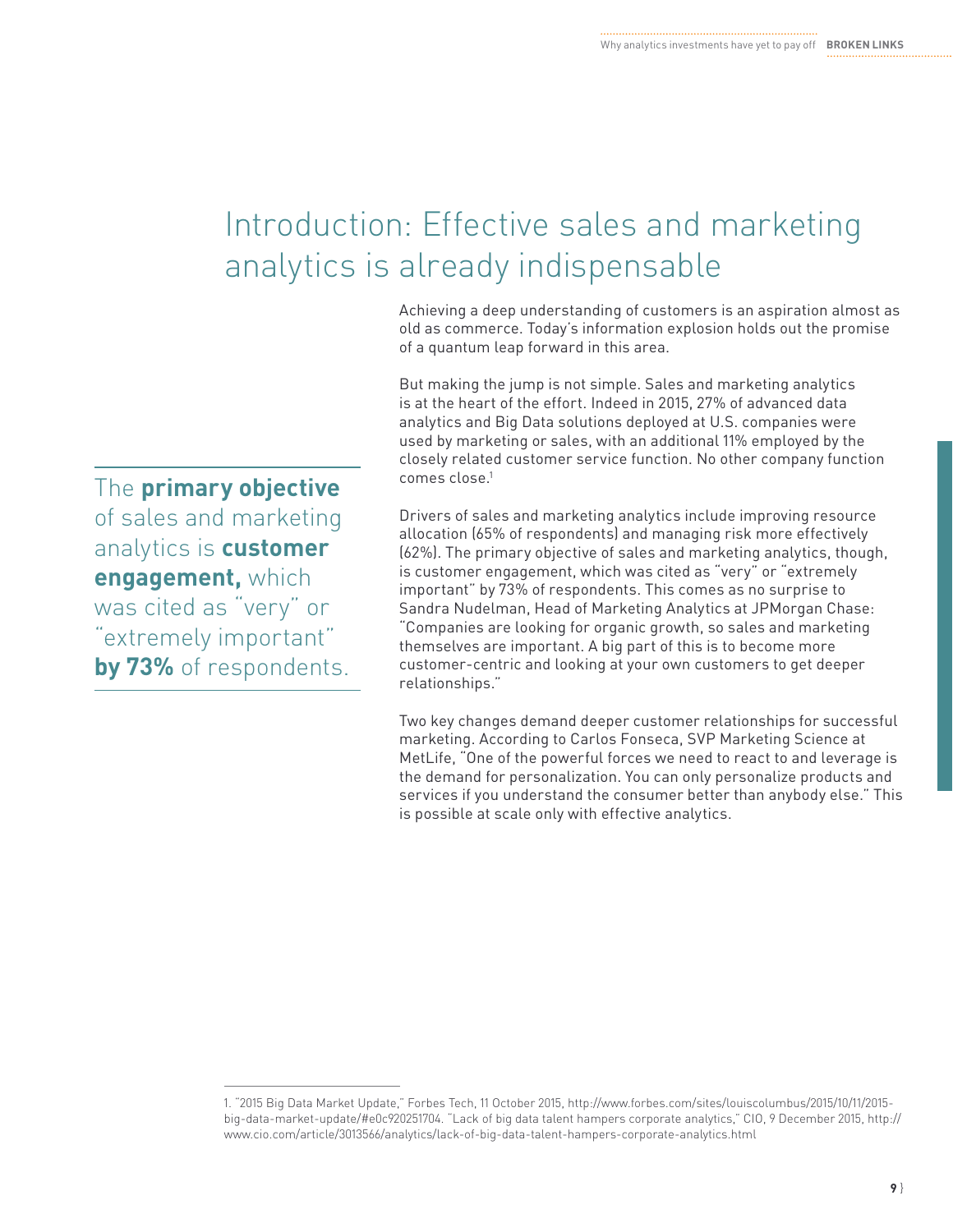Second, he adds, customers have seen how analytics can provide personalized service in several industries and have come to expect it everywhere. Matt Valenti, VP of Guest Experience Intelligence at Starwood Hotels, agrees. In service terms, he explains, "We are not being compared against other hotels, but against different companies in other industries."

The possibilities are enticing. As Fonseca puts it, "We're talking about Big Data analytics influencing the way that we interact with consumers in real time and the probability of providing better service by immediately understanding who the person is that you're interacting with." The experience of Starwood Hotels shows just how powerful the impact can be [see sidebar].

As companies have been grappling with implementation, the issues of key barriers to success along with best practices on how to address them have emerged. This study looks at how analytics-related developments in the areas of processes, people and technology platforms can help companies move from the current reality to the promised benefits of sales and marketing analytics.

### **Starwood Hotels: Using analytics to redefine the customer relationship**

Starwood Hotels, one of the world's largest hotel companies, has more than 1,200 properties operating under 11 major brands. Analytics has allowed it to recreate the customer relationship.

This began with reshaping the processes around data collection and integration to ensure that the company was using the most valuable information. Matt Valenti, VP of Guest Experience Intelligence at Starwood, explains that before the company began to deploy analytics, "measurement of the guest experience was very transactional," measuring aggregate satisfaction by specific business interactions. However helpful, such data did not address deeper, sometimes even emotional, elements of the customer relationship.

Valenti says that in his industry today customer loyalty frequently revolves around "how well we know our guests and understand—and meet—their expectations." Getting the fulfillment of such expectations wrong can carry a high price, he adds. Starwood's data indicate that "disappointment is two times more powerful than delight" in its effects on loyalty.

To better capture this element of the customer relationship, in 2012 Starwood redesigned its customer surveys around guest expectations and how well individual customers felt these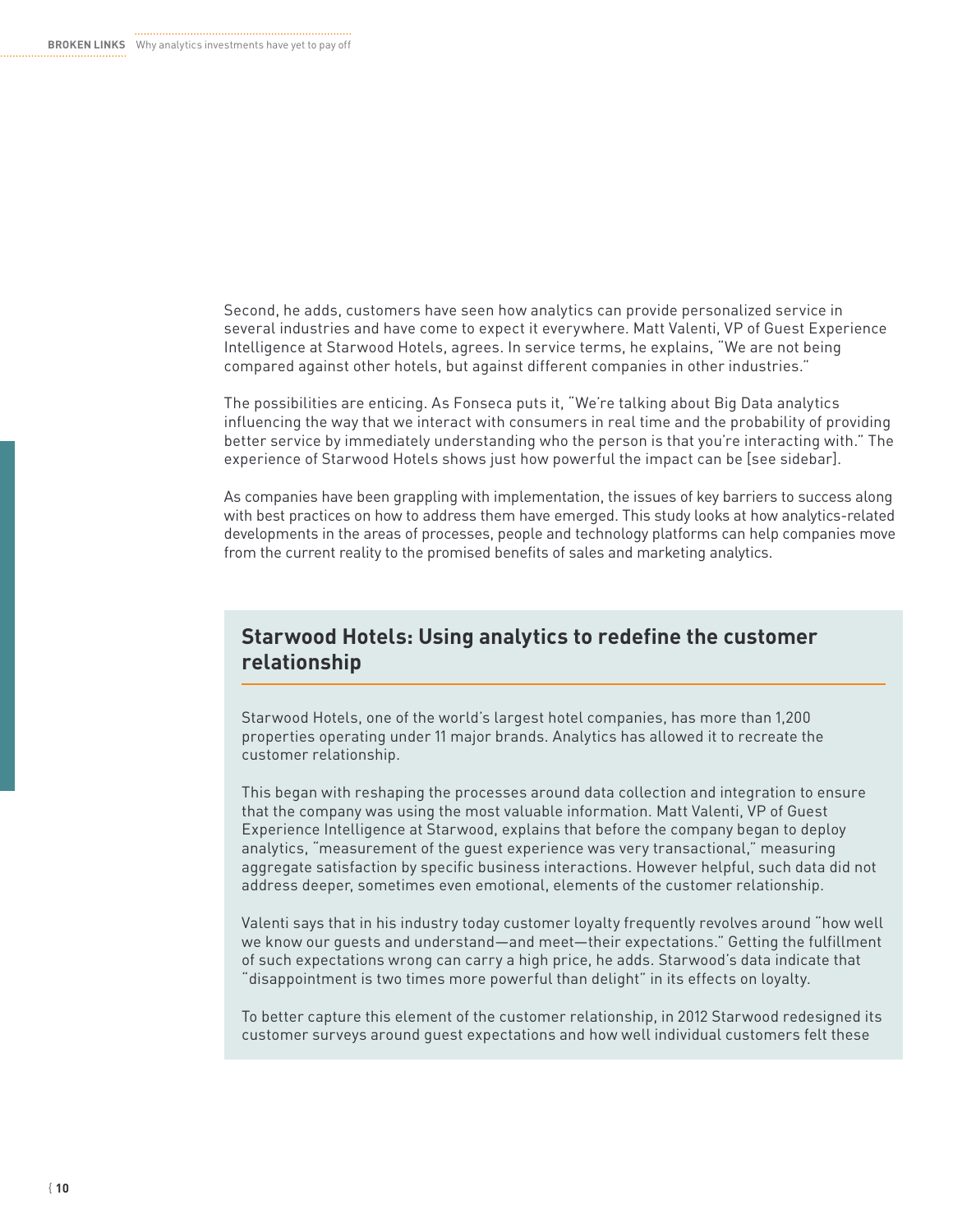had been met. These more nuanced data now feed into the company's Guest Experience Index, which lets every Starwood property know where it is meeting expectations or falling short. On its own, this would have represented only a shift in survey questions.

Equally important has been the integration of these data with other sources of information on guest reactions, which the company calls "holistic listening." For example, Starwood automatically associates any social media comments or online reviews that guests make relating to a given stay with any survey responses arising from the same visit—and flags any disconnects as areas potentially requiring attention.

Analytics has also been essential in allowing Starwood to create individual relationships and therefore personalized experiences—with customers in a way not previously possible. Brad Olson, VP of the Starwood Preferred Guest Program, explains that "expectations are different for each individual. Simply knowing that somebody wants sparkling water and somebody else doesn't want to be disturbed" can greatly affect their reaction to their stay.

Once data processes create the potential for effective personalization, it's critical to be ready to use the insights. In Starwood's case, in-depth knowledge of customer preferences must be linked with real-time interaction, allowing employees to know—and react to—how guests' views on their current experiences are evolving. Valenti explains that end-of-stay surveys involve taking information after the fact. Accordingly, Starwood has "changed how we structured our feedback, using multiple points of measurement" within the property and through multiple digital channels to create a dialogue, as the company is now able to respond to comments and address underlying issues quickly. This can sometimes occur while the guest is still at the hotel but can still be helpful if collected soon afterward. Starwood has focused on responding as rapidly as possible to customer reviews. Valenti believes that "particularly the response to negative reviews adds to the credibility of the dialogue. It helps people see that this is a company and brand that take engagement seriously."

Such personalization has been a marked success with Preferred Guest Members, Olson says, adding that in just one year of adopting the widespread use of analytics, the company doubled incremental revenue from targeted guests.

Valenti recalls that when doing the background research that led to the Guest Experience Index, he asked customers why they even filled out surveys. Their reply: "We want you to do well, but show me you use it and then we will give you feedback." Customers not only insist on the more personalized service that analytics can give, they are also ready to enter into deeper relationships with those businesses that treat them like individuals—a task for which analytics is uniquely suited.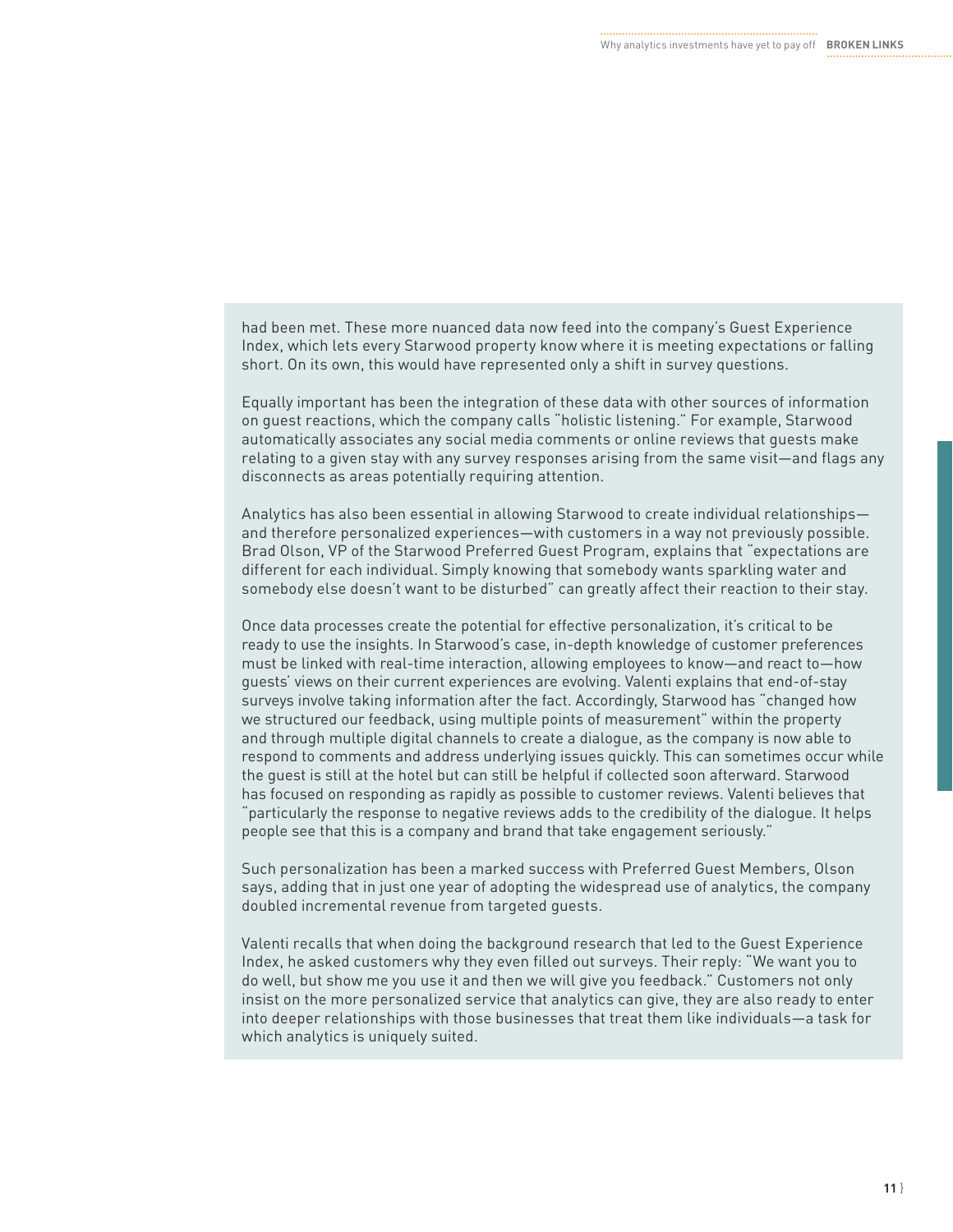

## Glenn Hollister

# What's Keeping the Travel Industry Grounded? Fragmented Data and Real-World Logistics



For many organizations across the marketplace, the promise of analytics has yet to be fully realized. And in an industry still trying to evolve from mainframe computers and legacy systems, transitioning to an analytics-led business is all the more complicated.

Glenn Hollister, a principal at ZS and leader of the firm's travel and transportation practice, addresses one common barrier to successful analytics implementation in the travel industry and explains why it's so difficult to ensure that even successful analytics programs will help improve the customer experience.

### **Q: The study's results show that companies across the marketplace have some work to do when it comes to successfully leveraging analytics. Where do travel companies struggle?**

**A:** One barrier is that the IT systems in the industry tend to be quite old and very fragmented. A lot of the core systems in the travel industry still run on mainframe computers that were first programmed 20 to 30 years ago, so in a lot of cases, you have data fragmented across multiple systems. That requires a huge effort just to pull the data out of these legacy systems and get it cleaned up and aligned to the point where you can even start to make sense of it.

 This is especially true for master data, a comprehensive database that includes all customers and all assets. If I want to know, say, what percentage of passengers on a specific flight met precise criteria, it's very hard for travel companies to answer those questions now. They lack good, clean master data and a reliable system. Companies are replacing some of the old, core IT systems, but until they build really reliable master data systems, they're always going to struggle with analytics.

**Q: The study also found that even when companies get the analytics right, they sometimes struggle to translate those insights in ways that directly improve the** 

### **customer experience. Does that happen among travel companies?**

**A:** Definitely. Think about the rental car industry: They can improve satisfaction by making sure that they get each customer the car that he or she wants, based on their past rental history and preferences. Maybe they prefer a certain size or make, or they really need Bluetooth in the car. It's actually not that hard to track that information, but getting that car to that customer is another matter.

 At a big airport operation, they'll have dozens of cars, but they're all parked nose to tail, so only a small number of those are readily accessible. The guy who runs back and forth to pull cars out might have a sheet of paper or maybe a tablet—showing that day's rentals and their ideal cars, but all he can do is make the best match based on which cars he can get to. And sometimes it's more like which cars he's standing closest to.

You can do great analytics, mapping out the entire fleet and customer base, but putting that into practice to change the customer experience is extremely hard. But people recognize the potential. There are a number of senior executives in the industry who understand the power of analytics, and the industry overall is used to operating with data and making fact-based decisions. The challenge is understanding what's required to actually execute on that promise and put it into practice operationally.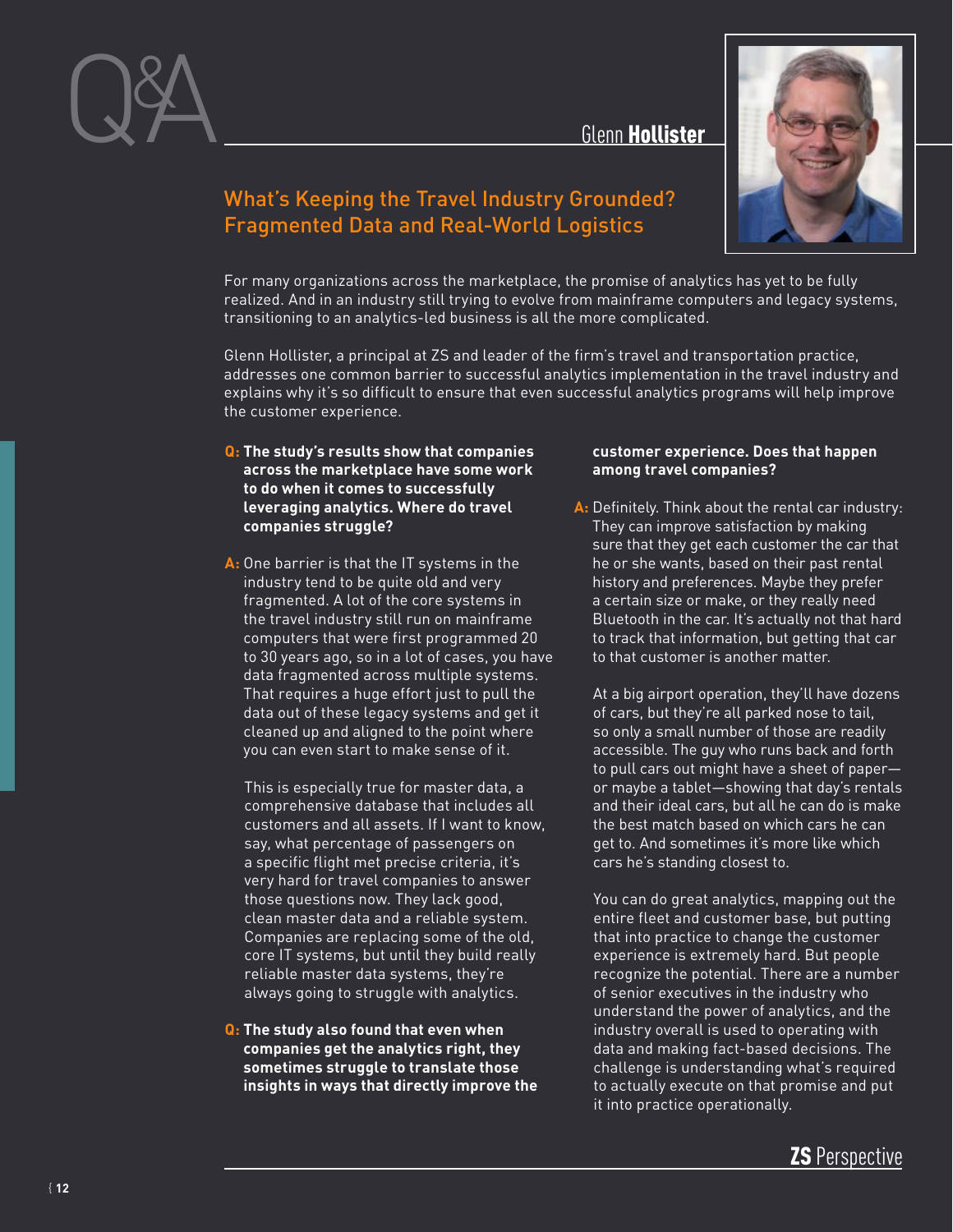# Connecting processes to company needs

**73%** of respondents say that **domain expertise**—or an understanding of the environment in which the **business operates** and what it needs to succeed—is **"very" or "extremely important" to sales and marketing analytics'** ability to meet user needs.

A century ago, when novelist E.M. Forster wrote, "Live in fragments no longer. Only connect …" he could have been referring to how companies today conduct sales and marketing analytics.

The existence of corporate information silos is old news—use of the term dates back nearly three decades. The problem is even older. The issue, however, remains painfully current and is a particular impediment to analytics. In our survey, only a minority (44%) of respondents ranked their firms as "good" or "very good" at data aggregation and integration. "Leading Companies" were more likely to be better (51% versus 43%) but not significantly.

This affects analytics delivery: 39% of respondents listed data integration and preparation as one of the biggest challenges within the analytics value chain for achieving strong business outcomes. Similarly, 47% listed it as one of the areas within that chain where improvement would yield the most benefit. These were the fourth and second most common choices, respectively.

"The crux of the issue" of sometimes inadequate data, says Fonseca, "is that across industries we're still dealing with a lot of siloed information and legacy systems created 10, 20 years ago—not only financial systems but also customer service ones." He adds that companies need to address this foundational challenge to make scalable progress in the analytics area. This is a process that requires investment, organizational change management and time.

It is simple to say that silos should be broken down, but difficult to do, as no specific business function sees the benefit of doing so or understands how such data should even be structured. Gaining a coherent information picture requires a greater role for actors with a direct interest in data integration, i.e., analytics professionals. Fonseca believes that those responsible for analytics must first acquire a good understanding of the core business of their company, its value chain and strategy. From there, they can truly become more involved in data-related issues, ensuring that the right data management, structures and capabilities are in place to enable proper data capture and experimentation. He explains that to make analytics an effective source of strategic advice, it has to be "part of the corporate DNA as opposed to one area of expertise that tries to influence the rest."

### Embedding analytics within the company

Seventy-three percent of respondents say that domain expertise—or an understanding of the environment in which the business operates and what it needs to succeed—is "very" or "extremely important" to sales and marketing analytics' ability to meet user needs. In two years' time, 79% expect that domain expertise will have reached this level of importance.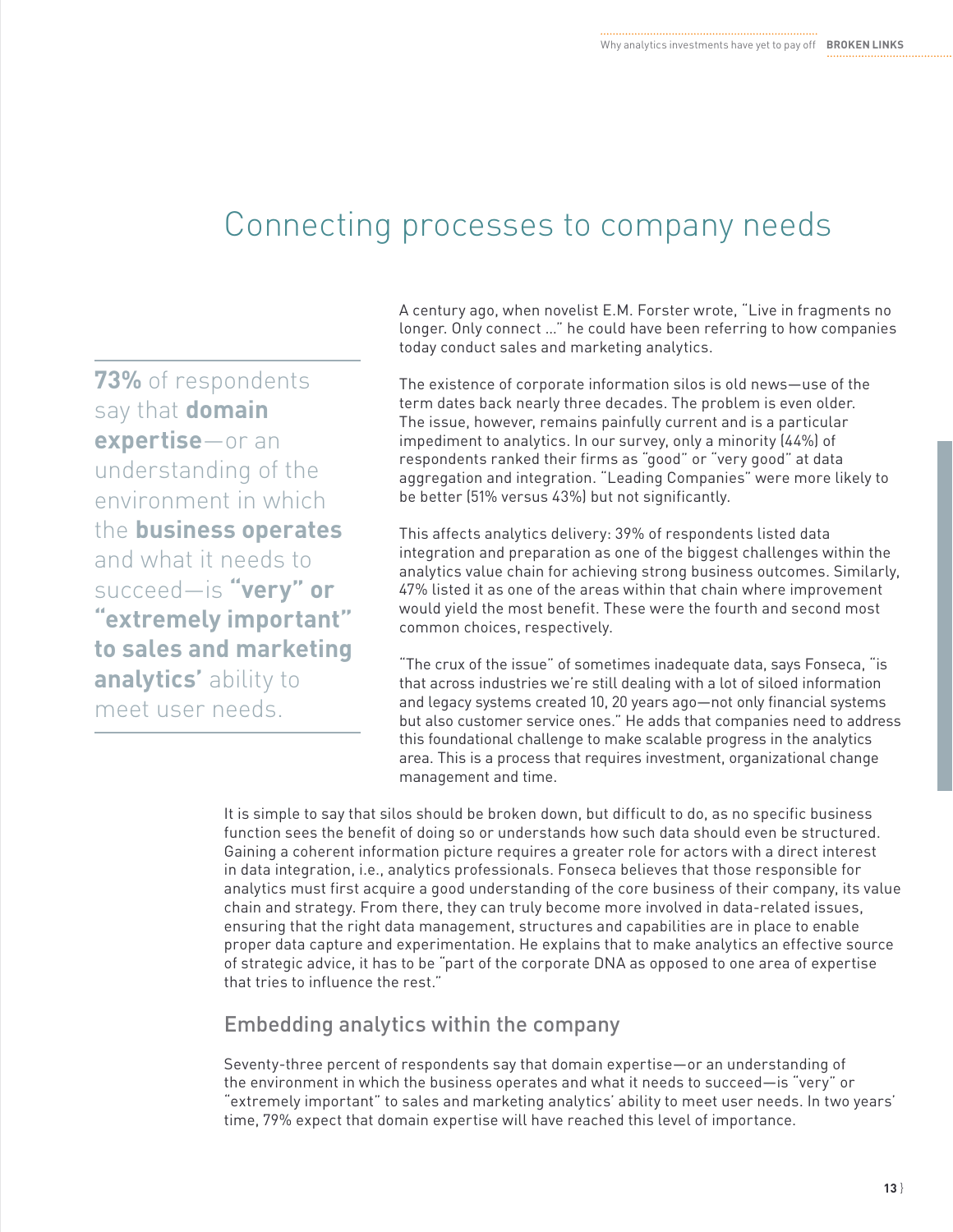

# Why Analytics Should Be a Core Business Capability in Medtech



Data-driven decision making is fast becoming the norm for most industries in an effort to drive efficiencies, reduce costs, assess and predict customer behavior, improve customer service, increase personalization and more accurately plan for the future. For medical device manufacturers, that analytics-led evolution now has yet another impetus, thanks to the Affordable Care Act's charge to accelerate hospitals' focus on improving patient outcomes. Medtech firms need data-driven insights to better position themselves as hospitals' partners in that effort—and to sell and cross-sell more effectively via compellingly bundled product and service offerings.

Ganesh Vedarajan, a managing principal at ZS and leader of the firm's global medical products and services practice, talks about three barriers that companies in medtech and other industries often face, and why it's worth their effort to start working to overcome them now.

### **Q: What are the barriers that medtech companies need to overcome?**

**A:** There are three main barriers. The first is that the value of analytics has to become clear in the organization, and ROI to senior management is unproven. There's still resistance and skepticism among some executives that analytics can create value. They're still trying to operate in a world where sales reps have a lot of power, and they think that they can still win through one-on-one selling.

 The second barrier is related to change management and embedding analytics systematically into the existing business model, in areas like customer profiling and targeting, sales force design and marketing effectiveness. Once leadership buys in, the rest of the company has to. There is still a lot of inertia to continue with the status quo. We must be clever in how we embed analytics into the business model and force analytics into the existing processes, involving stakeholders as early in the process as possible to garner their buy-in.

 And the third barrier is to build a worldclass analytics capability, one that achieves scale efficiencies and allows companies to use the latest data sources available. The good news is that many medtech companies have already made some good investments in technology, so they're in a better place to add on to the IT stack than they were five years ago. Back then, they didn't have a good understanding of many customer-facing activities because they didn't have a solid CRM system. Now they do. Some companies have been frustrated that those investments haven't paid off, but using analytics to improve customer intelligence is one way to increase the ROI.

- **Q: Given that companies are struggling and analytics practices are evolving rapidly, is it understandable that some executives may want to hold off until they have a clear sense of the value that it can generate?**
- **A:** I don't think so. Provided that companies can overcome a bit of organizational inertia, they will start making investments that pay for themselves over time. The value is there, and it's only going to grow for companies that start building the foundation. In the future, it will be impossible to survive as a medtech company without a strong analytics capability.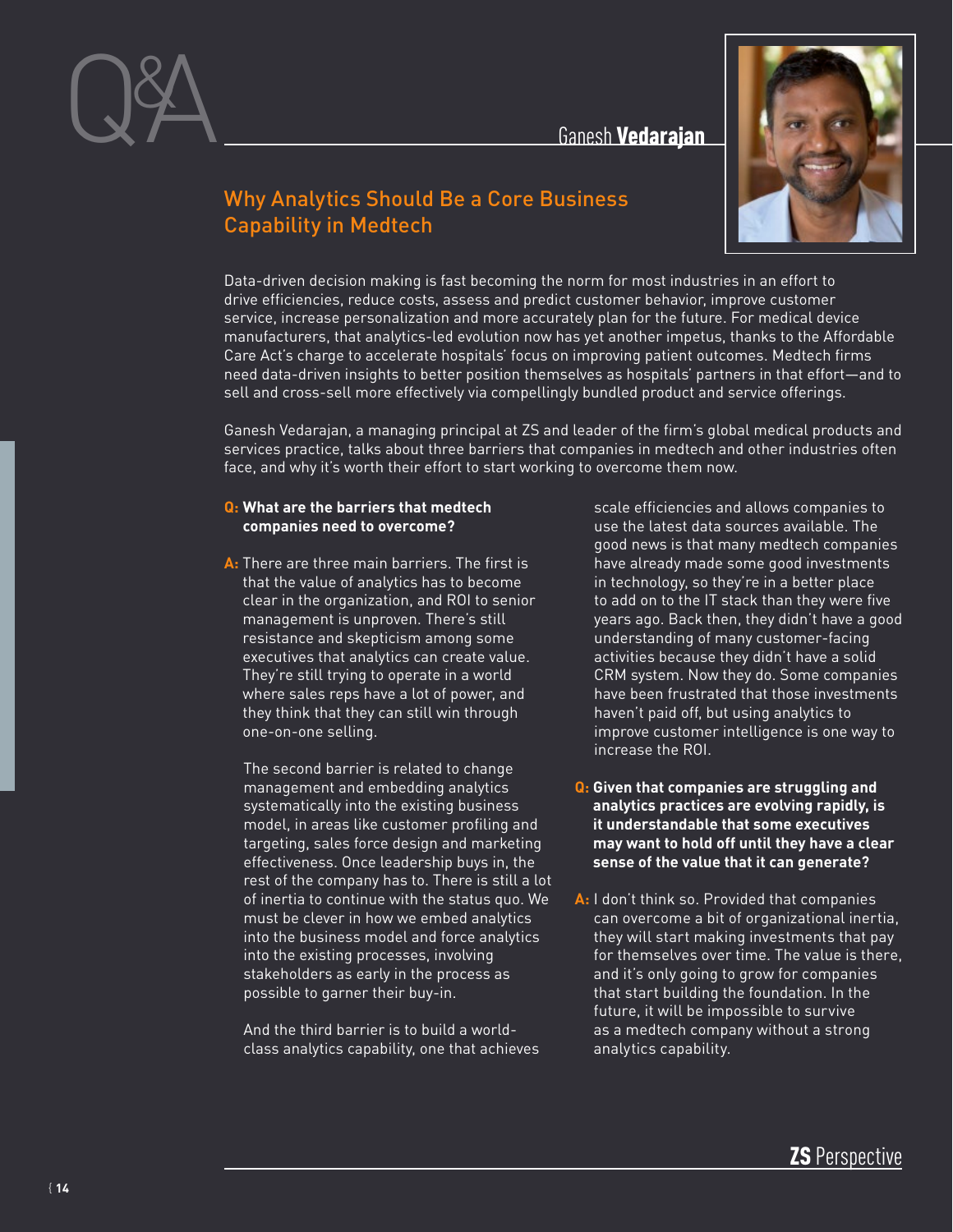"You can't take the middle pieces, the technical aspects, for granted. It is a full chain and any weak link could hurt the ability to deliver value."

> **Nate Crisel,**  Astellas Pharma

Such knowledge can be integrated into analytics by practitioners developing deeper insight into the business, by those from other functions working closely with practitioners or some combination of the two. The survey data indicate, however, that difficulties in harnessing such knowledge is a key challenge.

As the chart shows, the areas most likely to be cited as a challenge to achieving strong business outcomes from analytics are at the front and back ends of the analytics value chain, i.e., problem definition, solution approach and design, and action/change management. These are precisely the areas where the technology and business need to interact most. Similarly, these same parts of the value chain—along with data integration—are the top four areas where respondents see the most opportunity for improvement.

This result reflects the weaknesses, as well as the strengths, of how analytics has been implemented to date. For example, Nate Crisel, Head of Real World Informatics and Analytics at Astellas Pharma, says, "You can't take the middle pieces, the technical aspects, for granted. It is a full chain and any weak link could hurt the ability to deliver value." In the



### **SOME OF THE BIGGEST CHALLENGES ARE AT THE FRONT AND BACK ENDS OF THE ANALYTICS VALUE CHAIN**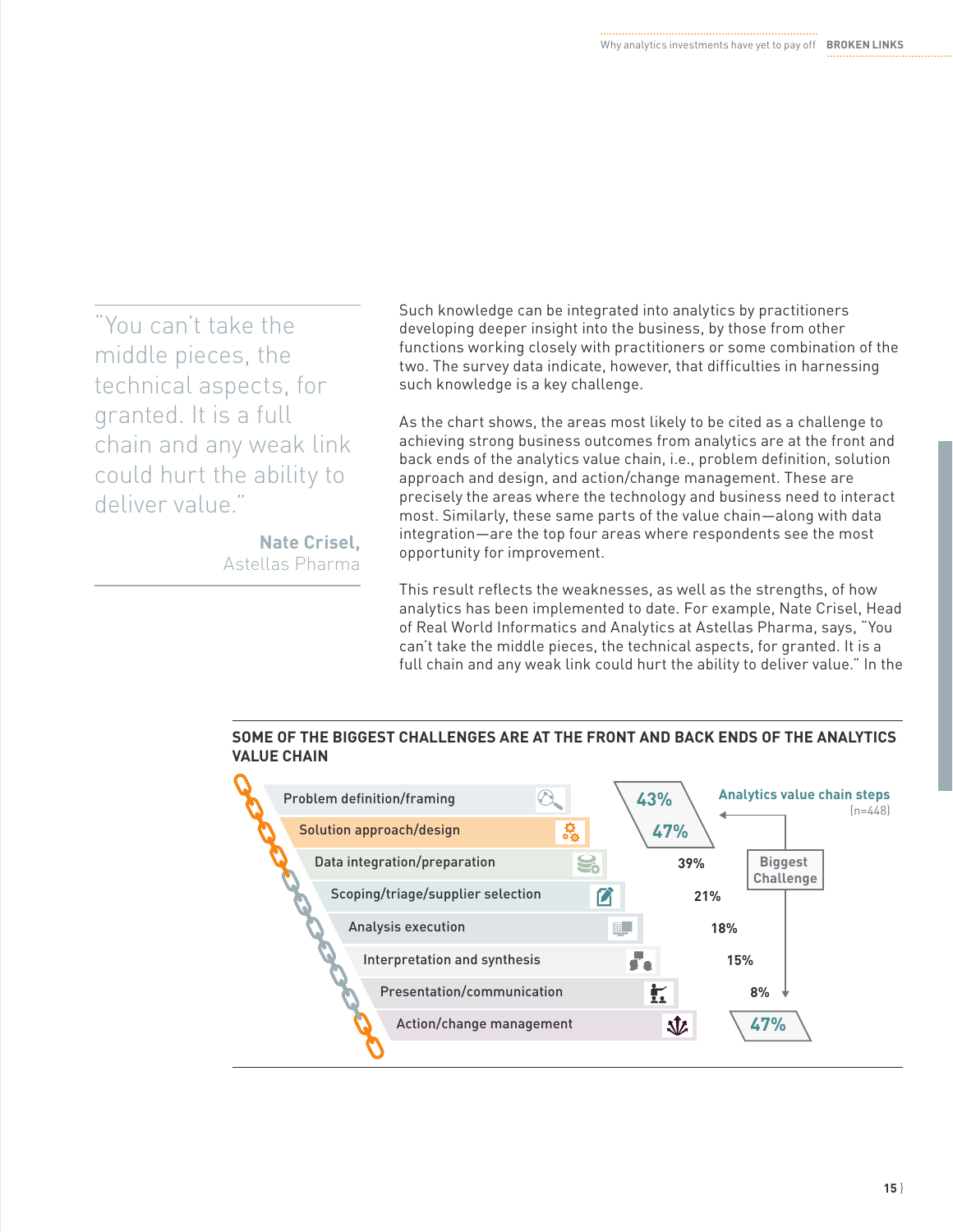



past, however, he adds that analytics' "problems have been seen as more of a computer science or statistics issue with a focus on the technological capabilities. As we have overcome some of these technology hurdles, the bigger issue has become how you best apply this capability to provide insights into the right business issues." Vineet Mehra, President of Global Marketing for the J&J Consumer Group of Companies, sees a similar dynamic at J&J: "Now we have a strong infrastructure, but we're still in the process of reconciling analytics with business strategy."

Indeed, the survey suggests that awareness of the need for domain expertise arises with resolving preliminary technological challenges. As indicated in the bar graph, those who believe such expertise is only somewhat or not very important are more likely to report challenges in the middle of the analytics value chain.

Working on the front and back ends of the value chain is a particular challenge for most analytics functions because the nature of these tasks differs significantly from the technological jobs for which individuals have largely been trained. As Nudelman explains, for change management in particular, using insights from analytics can lead to changes in the roles and responsibilities of those outside the analytics process. "Getting everyone up to speed in a new operating model is very difficult. It means a whole new set of skills for analysts, because it's not like they grew up learning to be great change managers. It takes time."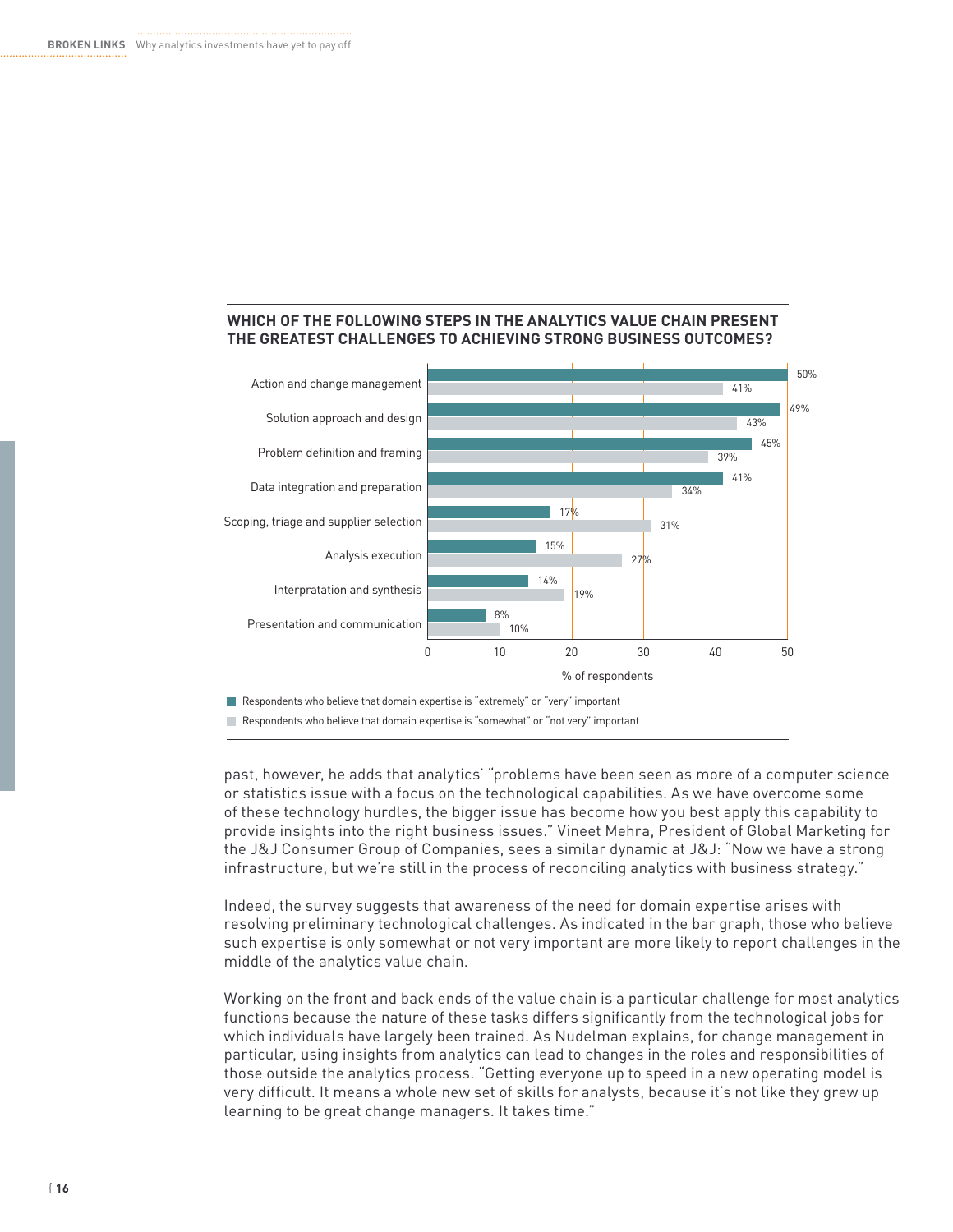### Torsten Bernewitz



# Great Analysis Often Isn't Enough

Most pharmaceutical sales and marketing executives will subscribe to the idea that their decisions should be based on facts and the robust analysis of all available information. As analytic professionals, it's our job to supply this analysis—and we pride ourselves on the rigor that we apply.

To live up to the high expectations, we leverage an increasing breadth and depth of data sources, employ ever more sophisticated analysis methodologies and push the boundaries of our models, but sometimes we fail in our mission.

To be clear, we don't fail because we get the analysis wrong, we don't fail because the analysis isn't precise enough and we don't fail because the insights that we present are weak. But we do fail when the decisions makers ignore our conclusions or, perhaps worse, misunderstand or twist them. If this happens, we have failed our audience and our mission.

Analysis that gets ignored or misrepresented is a job not completed. It's not the job of our audience to "get what we say." It's our job to say it in a way that they get it. The onus is on us.

We need to ensure that we maintain the chain of data to analysis to insight to decision. We must not stop at the "insight" stage—and we certainly mustn't stop at "analysis."

Unfortunately, we frequently aren't well equipped to manage the last "insight to decision" stage because we often don't fully understand how decisions are being made. We may believe that if we get the analysis right and come up with a compelling recommendation showing all of the facts and figures, the right management decision will logically follow. This perspective ignores at least 50% of the decisionmaking process, which is all about *emotions*.

Sales and marketing executives are human beings, and as human beings, they process information rationally and emotionally. In other words, to them, the recommendation and decision must "feel right." It's a judgment call based, to a significant extent, on intuition. It would be a mistake to bemoan this emotional side of decision making as weak or irrational. In fact, it's management's explicit role to apply judgment and intuition. Otherwise, we could leave the decisions up to a machine—and there are many movie scenarios showing what might happen then.

For us so-called "left-brain-dominant" analysts, paying a lot of attention to the emotional dimension may appear "fluffy" and immature, but this line of thought is a fallacy. In fact, we can approach the emotional dimension with the same scientific rigor as the analytic tasks. A wealth of research in the field of cognitive science is available, so we don't need to leave the emotional aspects of decision making up to chance.

Torsten Bernewitz is a principal in ZS's Princeton, N.J., office who specializes in managing organizational change.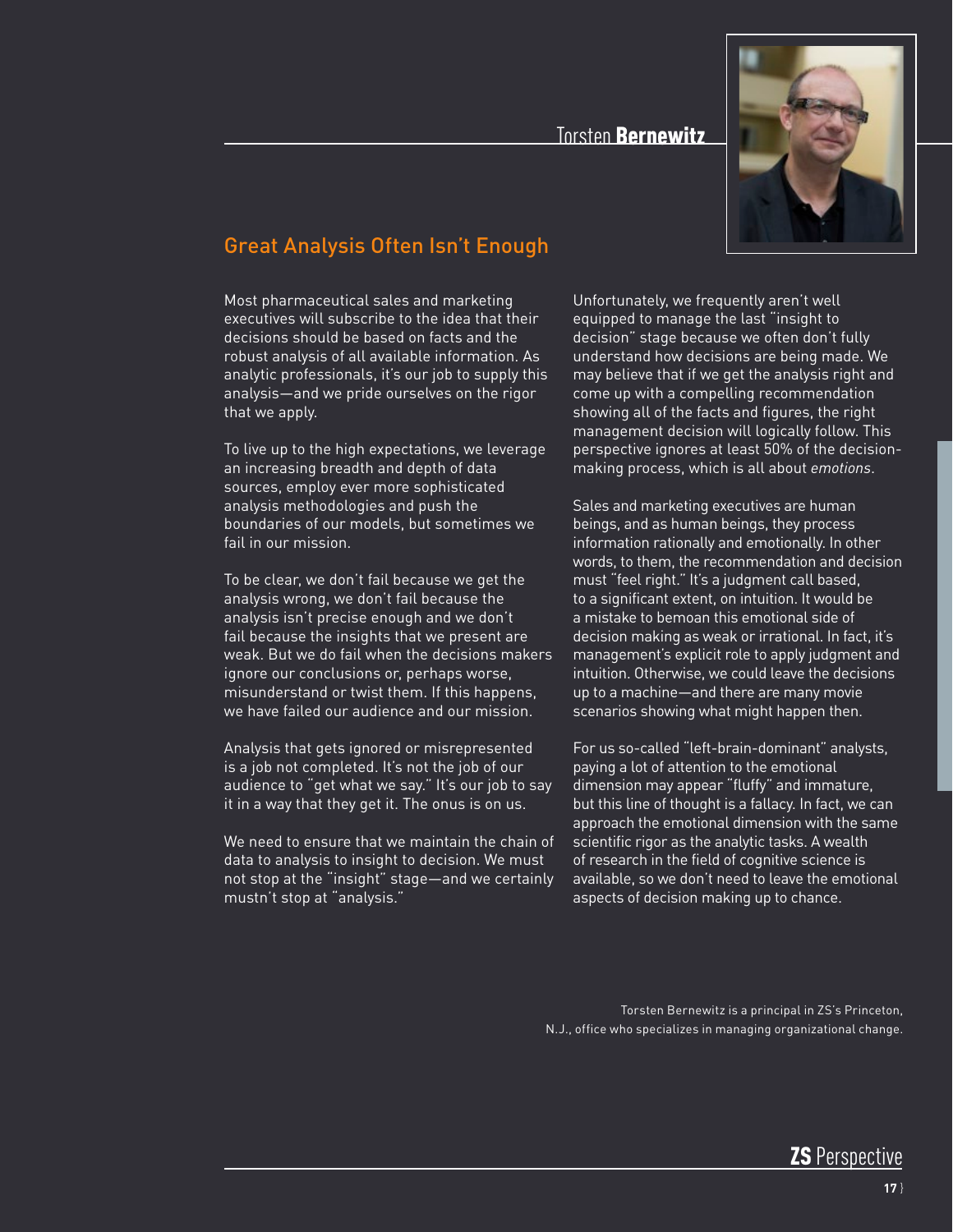"The challenge is to keep the reports and visualizations as simple as possible so they speak directly to the business. Business leaders don't need to know how the analytics are done—in fact, we try to protect them from the back end so they can focus on outcomes rather than process."

**Vineet Mehra,**  Johnson & Johnson Consumer Group of Companies Many companies are trying to expand the business understanding of their analytics professionals to move them toward what several interviewees call a "consultancy" model. Crisel, for example, says that Astellas has "put significant resources into being able to have interfaces with business partners who need insights, say, or have a brand issue, so that there is someone who can speak both languages—those of the business and of data science—to shepherd an analytics project through the insight-generation process."

Such bilingualism is just as important in ensuring that insights are used at the end of the process, adds Becky Malia, Head of the Advanced Analytics Center of Excellence at GlaxoSmithKline. Analytics experts "live with the data. You have to be careful you don't overwhelm others. If you can break it down and make it simple, without taking away the depth of insight, the willingness to use the findings will come." Mehra agrees: "There is a huge store of information that can be used creatively. The challenge is to keep the reports and visualizations as simple as possible so they speak directly to the business. Business leaders don't need to know how the analytics are done—in fact, we try to protect them from the back end so they can focus on outcomes rather than process."

Skill at communication also adds credibility. At GlaxoSmithKline, Malia adds, training programs now seek to give analysts "a deep understanding and knowledge of the company in terms business stakeholders can recognize."

Ultimately, though, this cannot be a one-sided effort, says Nudelman. While it is essential that analytics professionals be able to communicate, "those in the rest of the business need to be able to take insights and turn them into action. It requires extreme partnership on both sides of the table."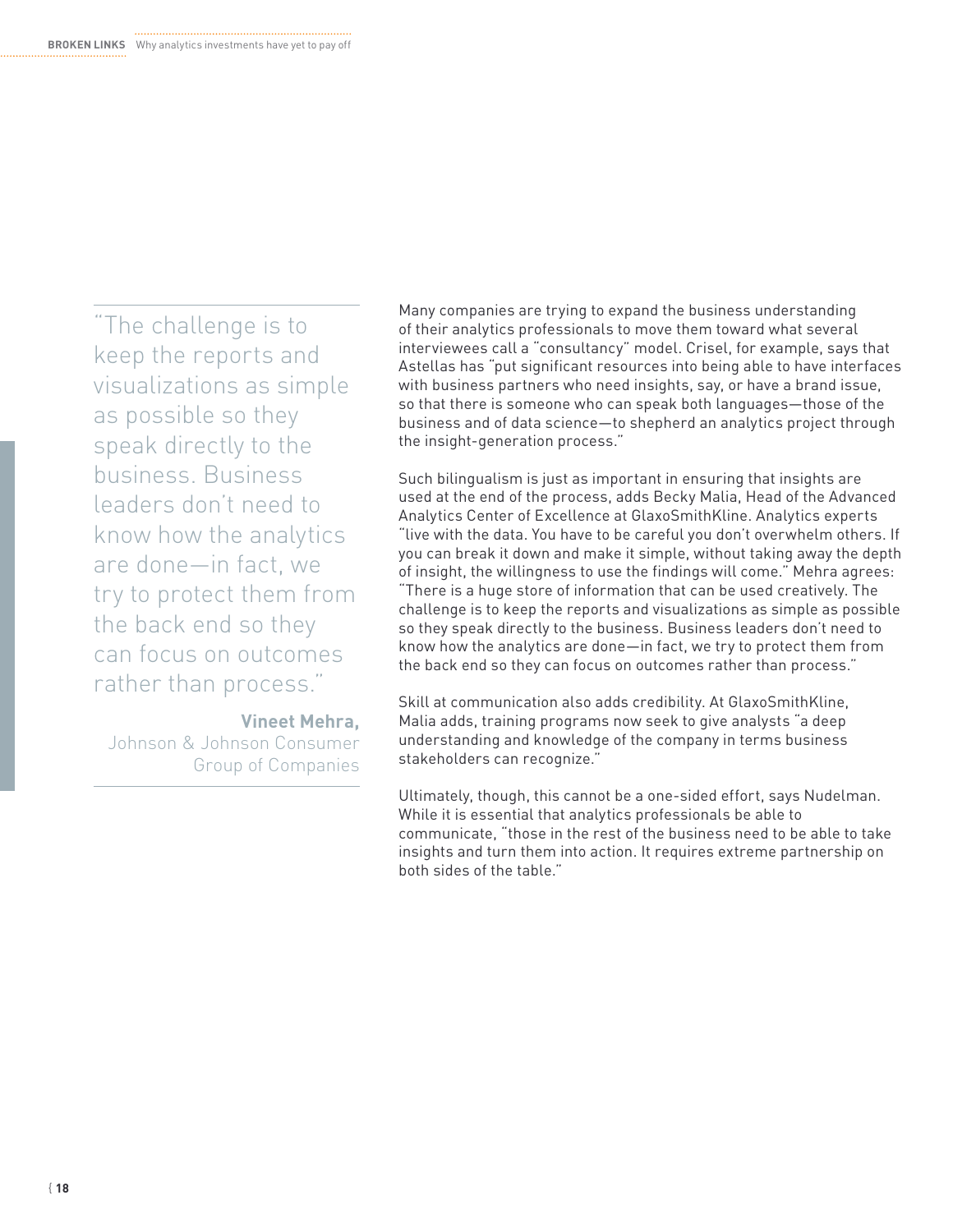# Creating a culture of analytics

A key part of creating the "extreme partnership" needed to integrate analytics into the fabric of company activity is the relationship between senior executives and analytics producers. The survey reveals two key areas that require attention.

### The end of pure gut instinct?

The ability of analytics findings to engender positive actions within companies depends in no small part on the willingness of senior executives to use them. "It's a question of culture," Mehra says. "There is a learning curve involved in embracing analytics for the business leaders. They have to learn to trust the data and that can be a serious challenge."

Here, the survey has encouraging news. Overall, 76% of respondents say, "Our senior leaders always make decisions based on data (rather than 'gut instinct')." Just 4% disagree. Again, respondents from "Leading Companies" report an even greater tendency to use data. At these companies, 85% no longer overrule information with gut instinct, but the proportion at other companies (73%) is still a dominant majority.

> This is a major shift but leaves a key question unanswered: Are analytics data the information executives are willing to use to make decisions? Among survey respondents, the utility of analytics data does not always match the need. Brad Olson of Starwood Hotels notes that the utility of analytics "comes down to actionable data and timely data. Where I have seen companies lag is when it is coming too late." While 62% of respondents rate the quality of the outcomes from recent analytics projects as "good" or "very good," just 42% say the same of their speed. If fewer than half of executives are receiving analytics insights reasonably quickly, this may leave a vacuum where gut instinct is the only guide left.

The need for wider collaboration between senior executives and analytics leaders

The survey data indicate that at "Leading Companies" the relationship between analytics leaders and senior executives goes beyond the creation and willing use of insights. It involves effective collaboration between these two groups. Only 41% of respondents overall report such a relationship at their business. Among the "Leading Companies" group, this figure rises to 55%, while for the rest of the survey it is just 37%—making it one of the biggest distinctions between the two types of companies. In Crisel's words, "Having bridges in place is what separates leaders from laggards."

**76%** of respondents say, "Our senior leaders always **make decisions based on data (rather than 'gut instinct').**" Just 4% disagree.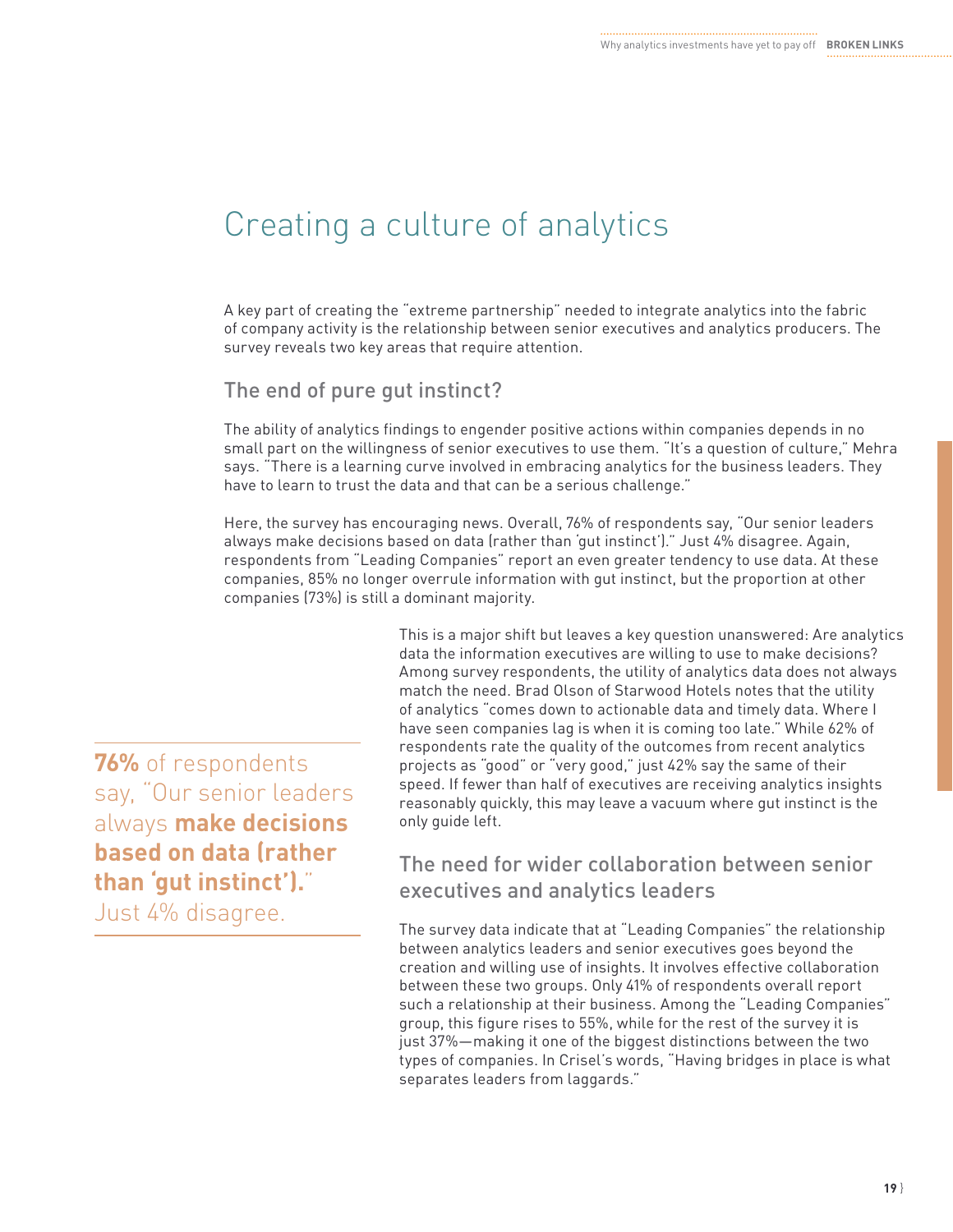Engendering collaboration is far less expensive than new technology platforms, but it can involve substantial cultural change. Malia notes that even in pharma, a knowledge-intensive sector where the norm is to act on data, "some senior leaders are not as familiar as others with analytics."

The benefits are varied. Any number of studies on change management show the importance of senior leadership support to the process. This suggests that a lack of collaboration will make it difficult for analytics functions ever to fully address the issue.

The gains also include enriched analytics processes, especially where weaknesses now exist. Valenti explains that at Starwood the process of collaborative discussion of issues arising from analytics findings often bears important fruit. A conversation around a data point might start with assertions that there is little the company can do in response. The discussion then frequently shifts to a more useful exchange about what the company might actually be able to do. The very process, he says, "engages people to think of what are different ways that I can influence the result." Thus when effective collaboration exists, executives can bring their insights to the action plan itself. This goes beyond making data-based decisions to using data to create options on which to decide.

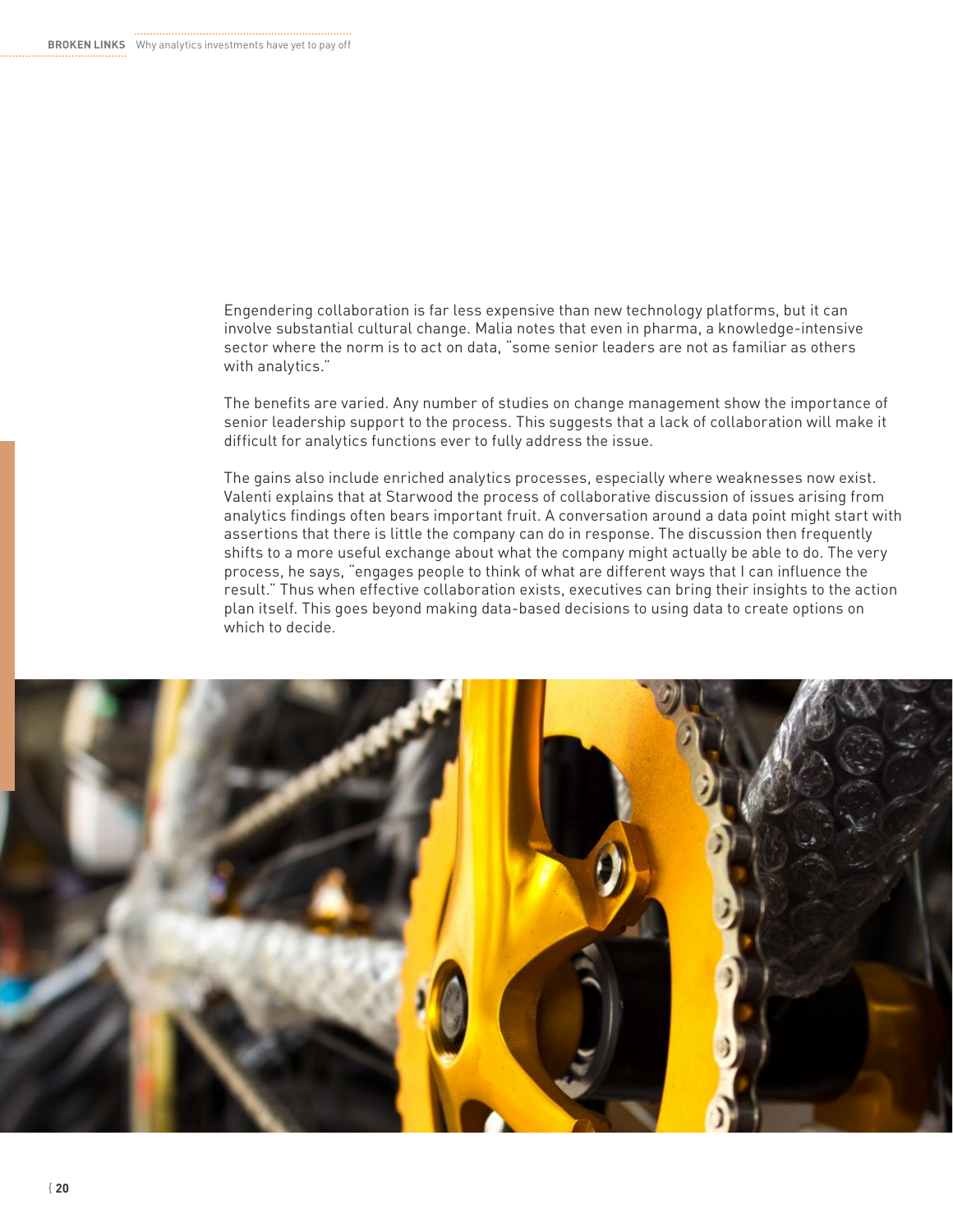# Platforms: Finding a more strategic approach to investment

"It's easy to say that data can impact business," says Mehra, "but you must first have the infrastructure and the data in the same place." The survey suggests that companies, though willing to invest large sums, are still grappling with putting platform infrastructure in place.

What will platforms look like?—reaching for the cloud

Substantial investment in analytics technology is certainly occurring. Overall, 52% of respondents say their organizations are spending heavily on sales and marketing analytics or undertaking targeted investments to make key functional improvements. Cloud-related analytics opportunities are also gaining attention: 40% of surveyed companies have implemented a cloud-based Big Data infrastructure for structured and unstructured data, while at 54% of respondents' companies one is being put in place.

The surprise from the survey data, and the problem for companies, is how little these are being used. Just 8% of respondents say they have fully integrated new, cloud-based Big Data infrastructure with their analytics capability.

This helps explain the limited impact of such technology to date. Although many report incremental improvements to processes, only 20% say it has helped them identify transformational ideas. Here, "Leading Companies" are ahead—18% of them have fully integrated cloud-based infrastructure into analytics and 27% are seeing potential transformational insights—but even this group has far to go.

Part of the problem, for all the talk of the cloud in recent years, is that the technology is relatively new. Crisel says, "Some of the challenges [of cloud-based Big Data infrastructure] are underestimated. This stems from the cloud environment—having the right controls and processes in place, finding the right architecture and links to other systems for your organization—these are part of a rapidly evolving discipline."

## Who will run the technology?—the evolution of outsourcing

The survey findings also reveal substantial changes in how companies obtain their sales and marketing analytics. Outsourcing, for example, holds substantial attractions. Talent is in short supply: A recent study found that two-thirds of companies with the most advanced technology in this area cannot hire enough people to run these capabilities. $^2$  Fonseca explains, "The ultimate

**40%** of surveyed companies have implemented a **cloud-based Big** 

**Data** infrastructure for structured and unstructured data, while at 54% of respondents' **companies one is being put in place.**

<sup>2. &</sup>quot;Lack of big data talent hampers corporate analytics," CIO, 9 December 2015, http://www.cio.com/article/3013566/analytics/ lack-of-big-data-talent-hampers-corporate-analytics.html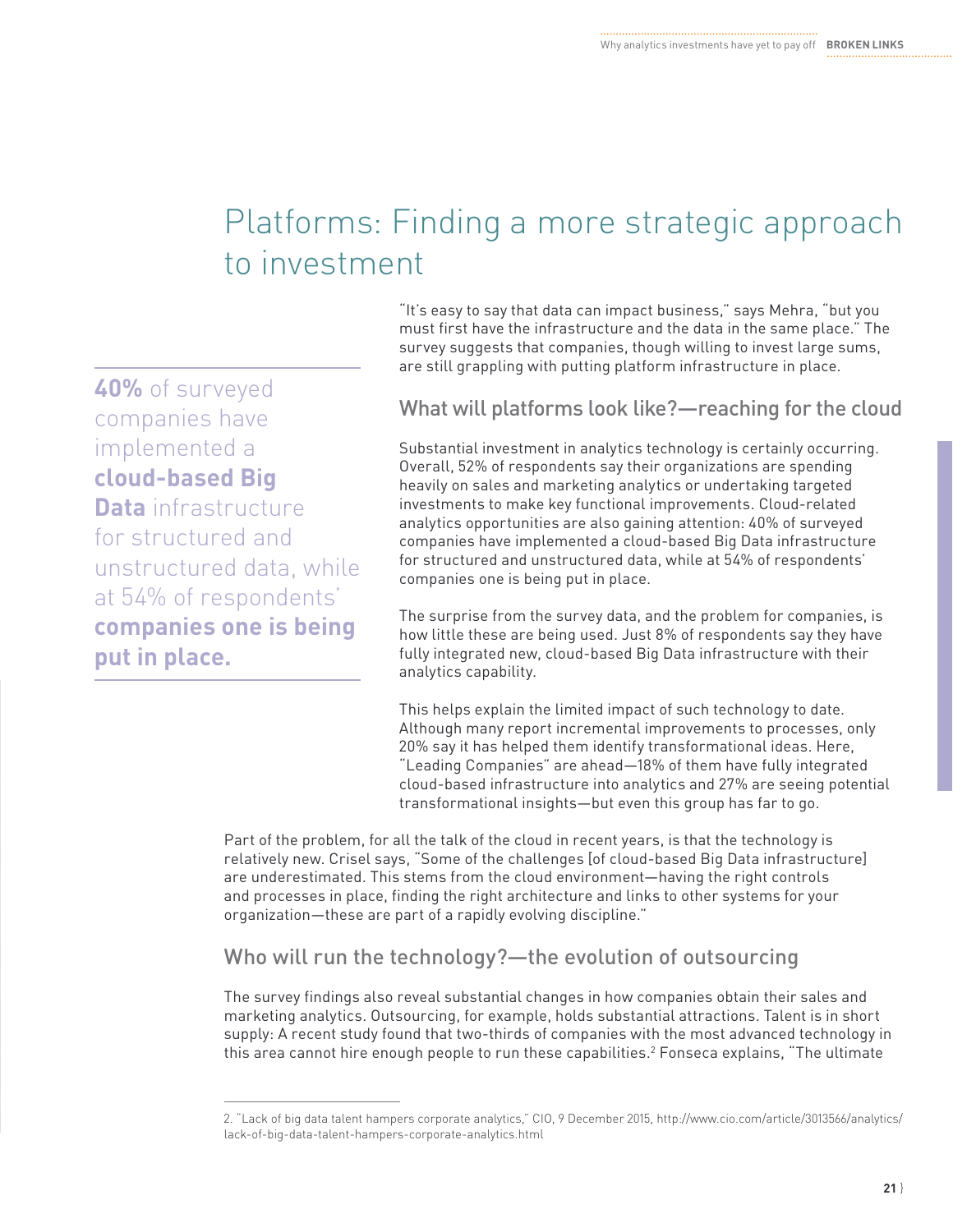



# A Recipe for Analytics Success: High-Quality Data Plus Equal Parts Time, Talent and Treasure

One might think that high-tech companies would be further along in their use of sales and marketing analytics than firms in other industries. After all, these companies live and breathe technology, and they have an institutional understanding of data. Yet that isn't necessarily the case.

Ashish Vazirani, a principal at ZS and leader of the firm's high-tech practice, explains how an abundance of data doesn't make things any easier, and offers some advice on what companies across the marketplace can do to get a better analytics outcome.

### **Q: What are the biggest stumbling blocks when it comes to data and analytics integration?**

**A:** Companies face a lot of pressure to meet short-term requirements. If someone's boss is screaming for something in the next quarter or two, even in the current fiscal year, that's a pretty short window of time to build a very robust analytics capability, particularly if the company still has issues with its data. They might not have clean data, they might not have integrated their data or they may not even have identified the right data streams. That data effort, itself, could take a year before they can even start applying some of the analytics.

 The sheer availability of data is another issue. Storage is cheap. Whether it's marketing interactions, sales interactions or customer behavior, there's no shortage of it. And because it's easy to capture data, everyone captures it, but no one has taken on the responsibility of holding all of it together and stewarding it, using the same data structure and definitions, and with consistent metrics to measure.

**Q: The study also identified problems at the front end of the analytics value chain in how people frame the problem, and the back end in how they translate insights into meaningful actions that affect customers. Why do you think that respondents pointed to those issues as their companies' biggest challenges?** 

**A:** In both cases, it comes down to context. On the front end, I think that has more to do with the analytics team really not understanding the context of the problem. Most analytics teams have been built as a reporting function. They don't really have the ability to engage the marketing and sales teams to understand the context of the business issue and, based on that, identify the data they'd need to address the question through analytics.

 And similarly, on the back end, the analytics team may consider it a success if they get a good, precise answer, but maybe the high degree of precision isn't as important as putting it back in the context of specific actions to prescribe for the sales or marketing team.

 Success requires time, talent and treasure. It takes time just to build an understanding of the business and aggregate the data. It takes talent: finding those people who are really good at the analytics, people who really understand the business, and that rare intersection of people who understand both. And it takes treasure: Building an analytics capability is not cheap.

 Executives need to manage expectations. Pick some proof-of-concept project in one area and work on it until you have some success. That way, you can start to build momentum based on wins.

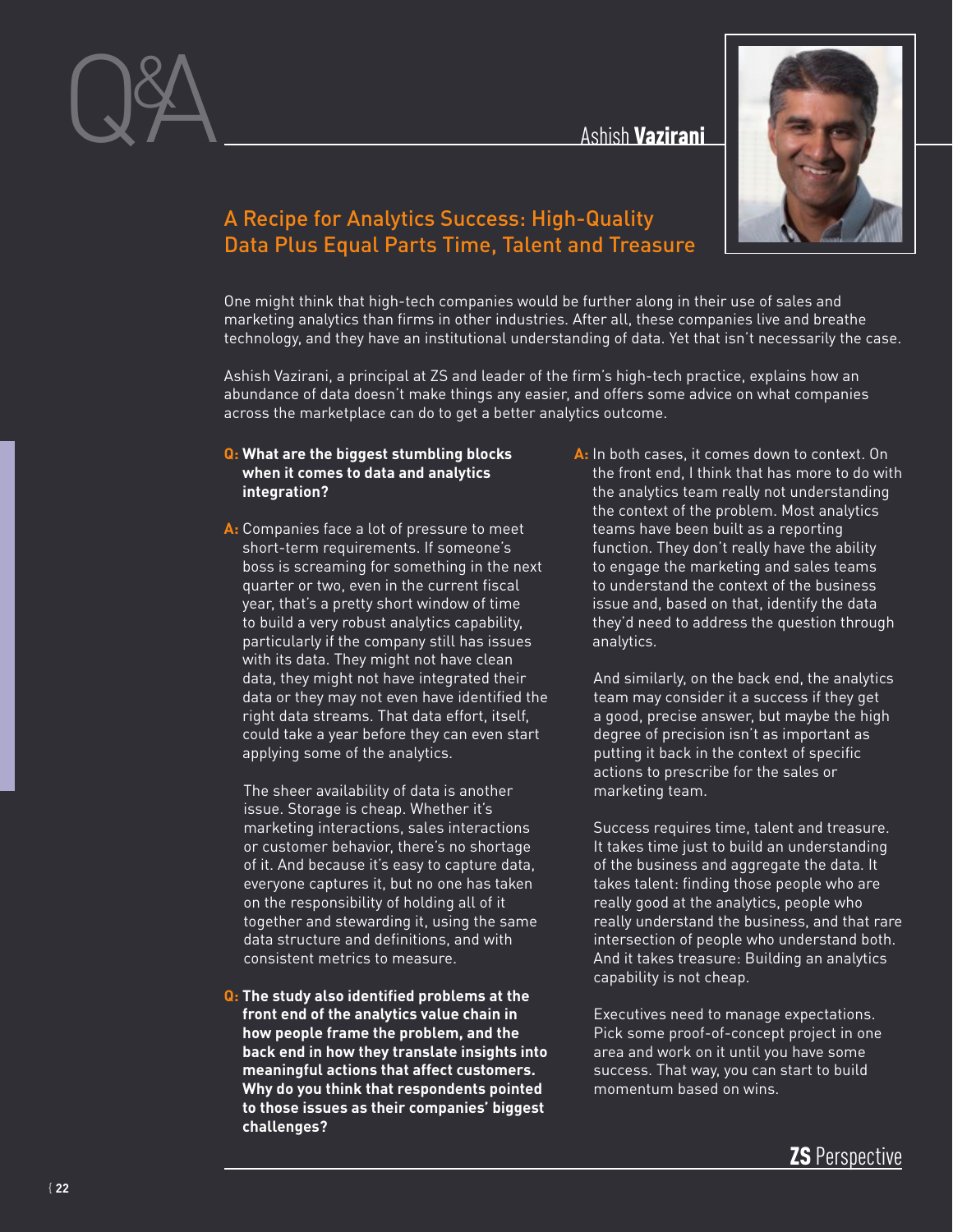objective is to create a set of core analytics capabilities inside your company. However, as some of these capabilities and projects are fairly sophisticated and costly, companies may want to test them out with an outside vendor or in a small-scale capacity to see if there's a strong enough return."

Even where internal talent is available, analytics can be resource-intensive. Nudelman notes that advanced capabilities are expensive even for larger firms and that "smaller companies don't have the luxury of building a lot of these things internally." Finally, in a fast-changing field, outsourcing is a useful way to keep up with developments.

The net result of these factors: Nearly all companies outsource to a certain degree. Only 4% of respondents say they do not outsource any portion of their sales and marketing analytics, a figure that is expected to drop to just 1% in two years' time.

Although outsourcing helps address talent and cost issues, it should be used strategically. The survey suggests that of those who use external providers for sales and marketing analytics, some may be feeling short-changed. "High Outsourcers" are much more likely than others to rank the cost efficiency of their analytics services as "good" or "very good" (60%; 47%); they are much less likely to give a high score to the quality of their analytics (47%; 63%).

One possible reason is that "High Outsourcers" may be cutting costs by using the cheapest suppliers of every separate capability: 51% use multiple external analytics suppliers rather than a single lead, compared with 35% of other companies. This presents an obvious risk of process fragmentation.

"When using outside vendors, the goal is to build trusting and strategic partnerships with a handful of partners, as opposed to spreading yourself too thin across dozens of external partners," Fonseca explains. "Companies should equip partners with the tools and resources they need, helping them to learn the business inside out and become a true partner. In return, strategic vendors must share their learnings with the client, ensuring that the internal teams are consistently apprised of outcomes and best practices."

Survey data indicate that companies are moving more toward using lead suppliers, a possible sign that they want better integration and more strategic relationships. Already, 57% of respondents report conducting their outsourcing through one lead with multiple other suppliers (50%) or through a one-stop shop (7%). In two years, they expect this figure to rise to 67% (58% and 9%, respectively).

Greater use of lead suppliers still leaves unanswered another key strategic outsourcing-related question: Which specific analytics capabilities can safely be done by others and which are an essential part of how the company creates value? The latter will not include every analyticsrelated process but will include some. Malia explains that getting outsourcing right depends on "understanding and being clear where there will be a competitive advantage to build in-house and what is maybe not your core capability."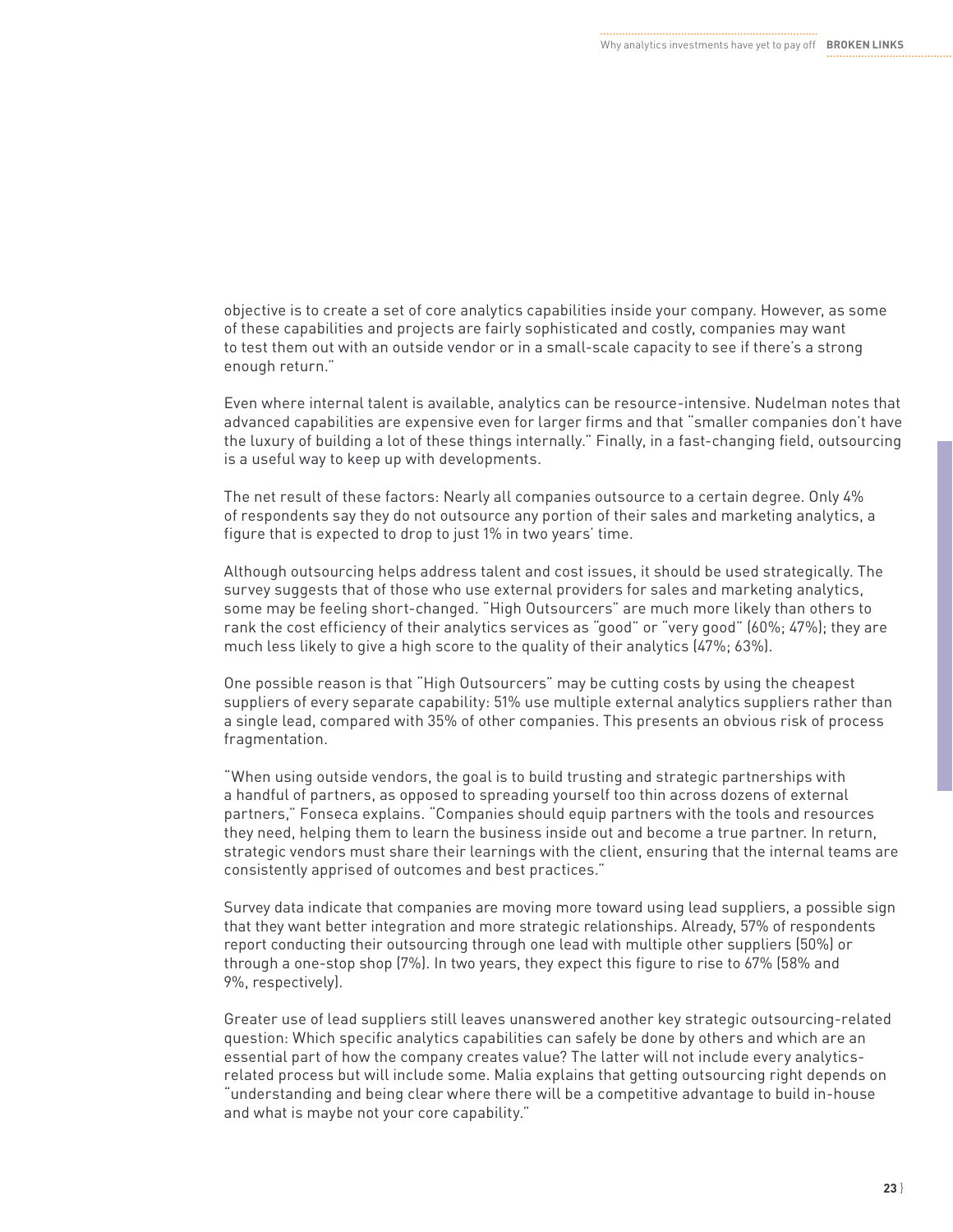The key to getting more out of analytics platforms and external suppliers, then, is not willingness to spend—that is pervasive among survey respondents—but to make focused investments in a strategic context.

### **WHICH OF THE FOLLOWING SALES AND MARKETING ANALYTICS ACTIVITIES IS YOUR ORGANISATION MOST LIKELY TO PURSUE IN THE NEXT 18 MONTHS? PLEASE SELECT UP TO THREE.**

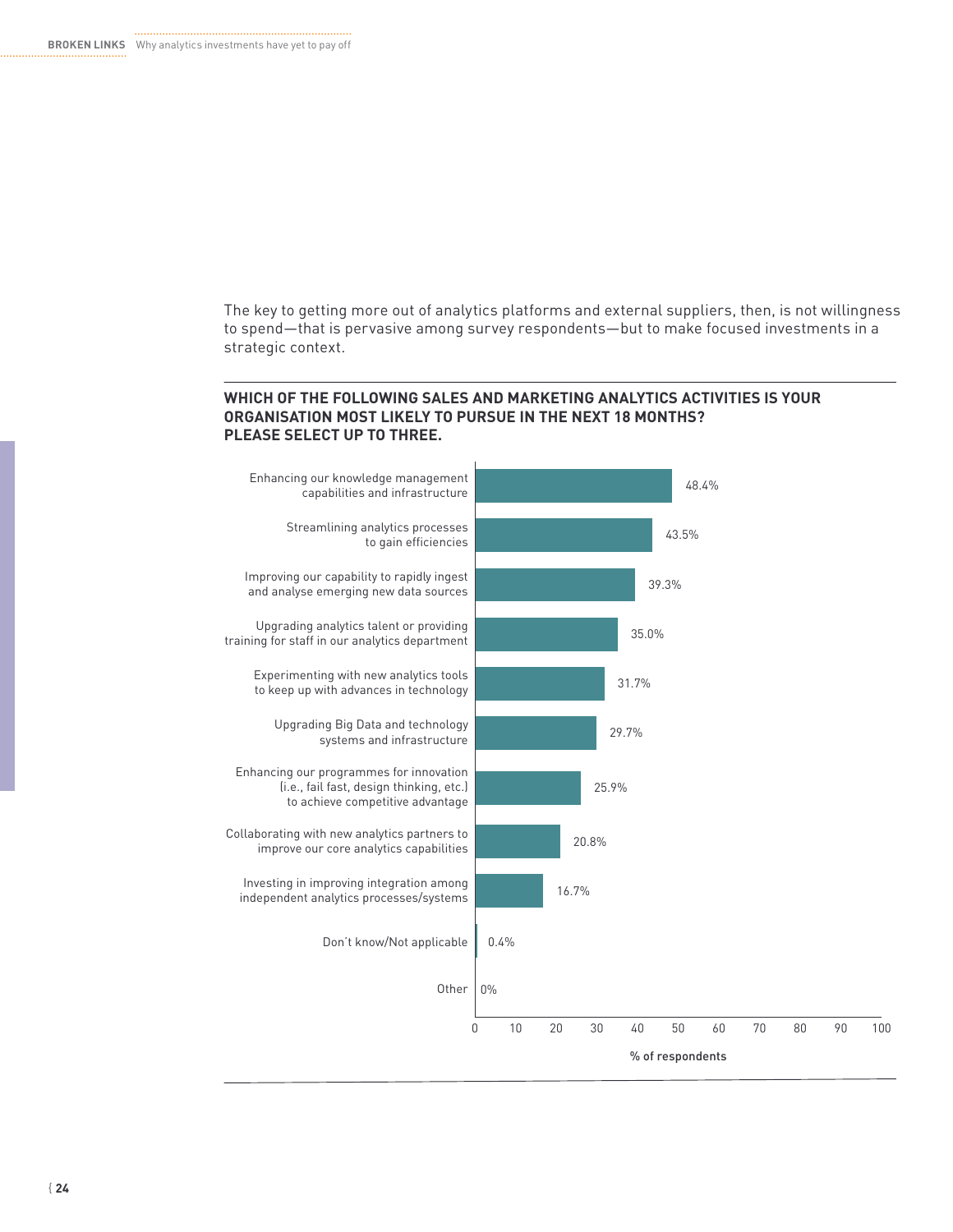# Conclusion

Companies are not yet fully reaping the promised benefits of sales and marketing analytics. As their experience of the technology matures, the benefits will grow. But time and effort alone will not bring the analytics outcomes that companies are seeking. Implementation must include greater attention to overarching strategy and objectives than many companies have so far shown. The EIU survey and this study point to three areas that require attention:

1. Processes: For most companies, technology alone is no longer the problem. The issue is embedding sales and marketing analytics into how the company thinks and works. This begins by making sure analytics leaders are central to—and included in—conversations related to data across the company.

It goes much further, though. Analytics professionals need to develop the detailed understanding of the business and communication skills necessary to strengthen the front and back ends of the analytics value chain.

- 2. Organizational enablement: Corporate leaders are now largely willing to listen to data rather than simply trusting their gut. On the practical side, this requires analytics producers to provide data quickly enough for executives to use. More important, analytics producers must develop a collaborative, mutually beneficial relationship with executives rather than remaining a sometimes-isolated source of information, however detailed. "Leading Companies" are already benefiting from this low-cost insight.
- 3. Platforms: Outsourcing of certain analytics tasks is already the norm and cloud-based infrastructure looks to be so soon. Both can deliver value, but only when platform choices are made with a view to the bigger picture and connect to a business's broader analytics system. Companies should consider building a strategic partnership with key external suppliers rather than pursuing a "least-cost" strategy. Companies must also determine which analytics elements are too important to competitive advantage not to keep in-house. When it comes to investments in cloud-based Big Data solutions, they need to remember to fully integrate their Big Data infrastructure with their analytics capability, rather than building a disconnected "castle in the air."

Organizations agree on the importance of sales and marketing analytics as a tool to better understand and engage their customers and drive organic growth. While many are investing in improving these capabilities, many are struggling to make progress in linking the underlying technology with the business. Those who get this right in the near future will gain an important competitive advantage.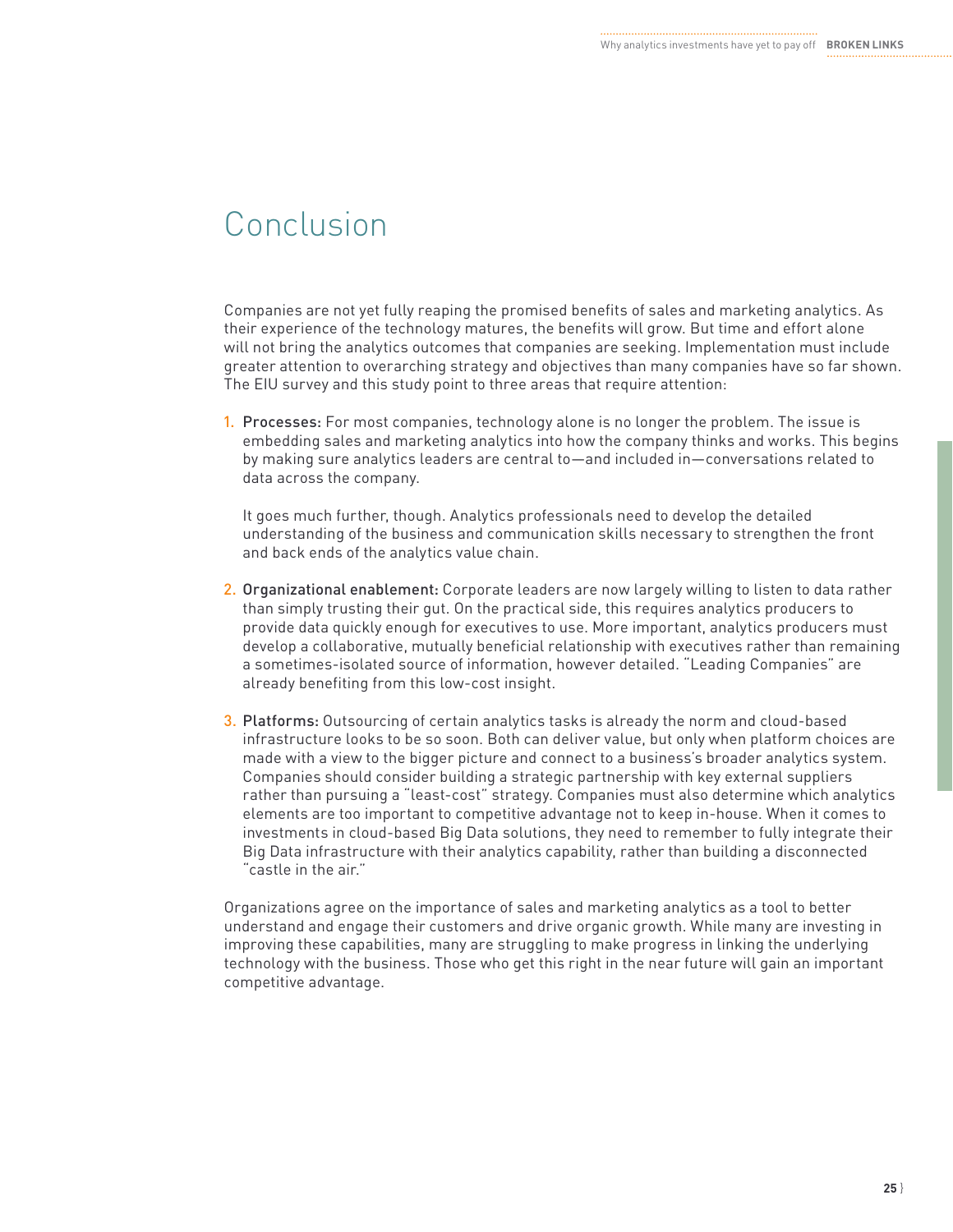# Special thanks to:

#### **Nate Crisel**

Head of Real World Informatics and Analytics Astellas Pharma

### **Carlos Fonseca**

SVP Marketing Science MetLife

### **Becky Malia**

Head of Advanced Analytics Center of Excellence GlaxoSmithKline

### **Vineet Mehra**

President of Global Marketing J&J Consumer Group of Companies

### **Sandra Nudelman**

Head of Marketing Analytics JPMorgan Chase

### **Brad Olson**

VP of the Preferred Guest Program Starwood Hotels

#### **Matt Valenti**

VP of Guest Experience Intelligence Starwood Hotels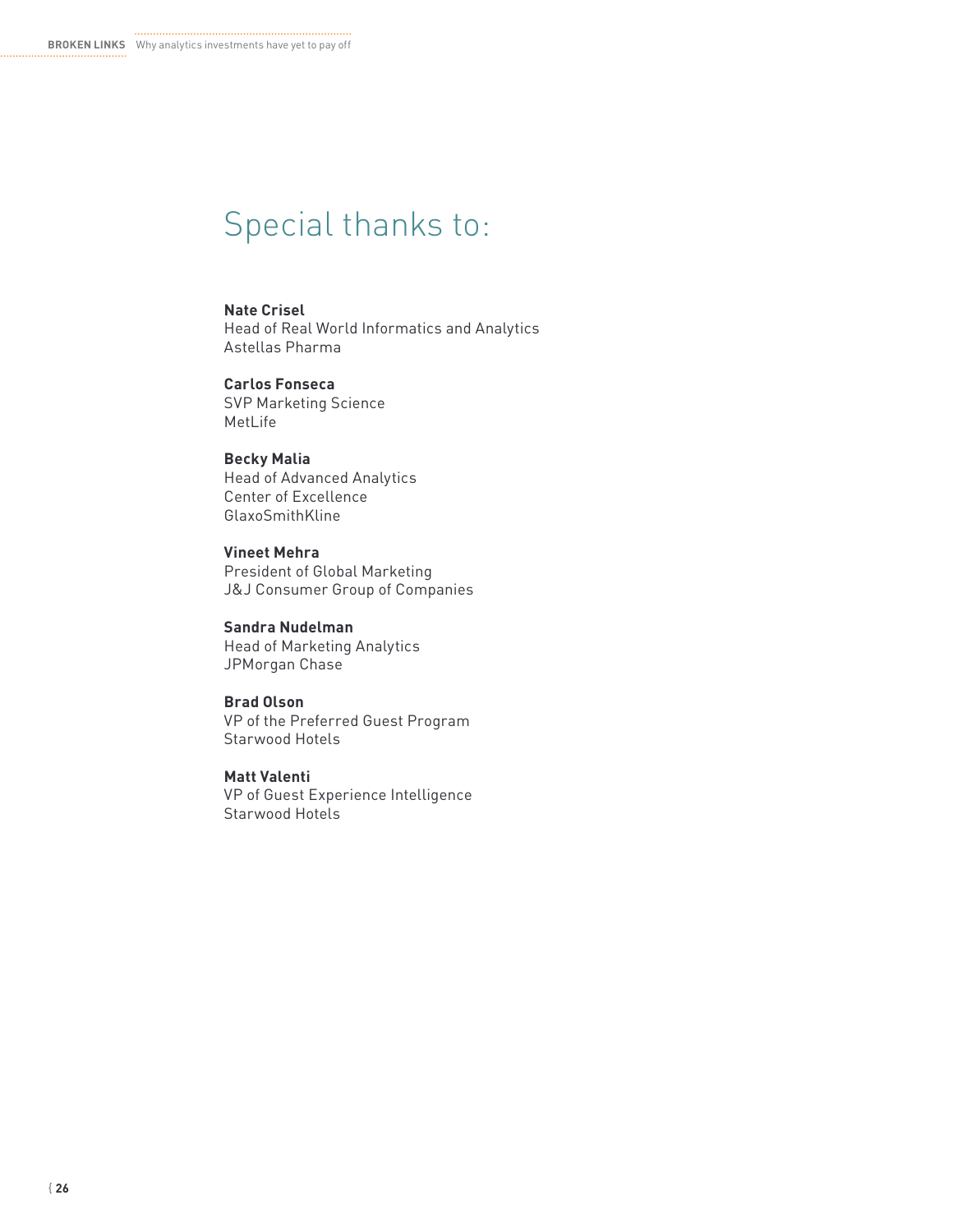# About ZS

ZS is the world's largest firm focused exclusively on helping companies improve overall performance and grow revenue and market share, through end-to-end sales and marketing solutions—from customer insights and strategy to analytics, operations and technology. More than 4,500 ZS professionals in 22 offices worldwide draw on deep industry and domain expertise to deliver impact for clients across multiple industries. To learn more, visit www.zsassociates.com or follow us on Twitter and LinkedIn.